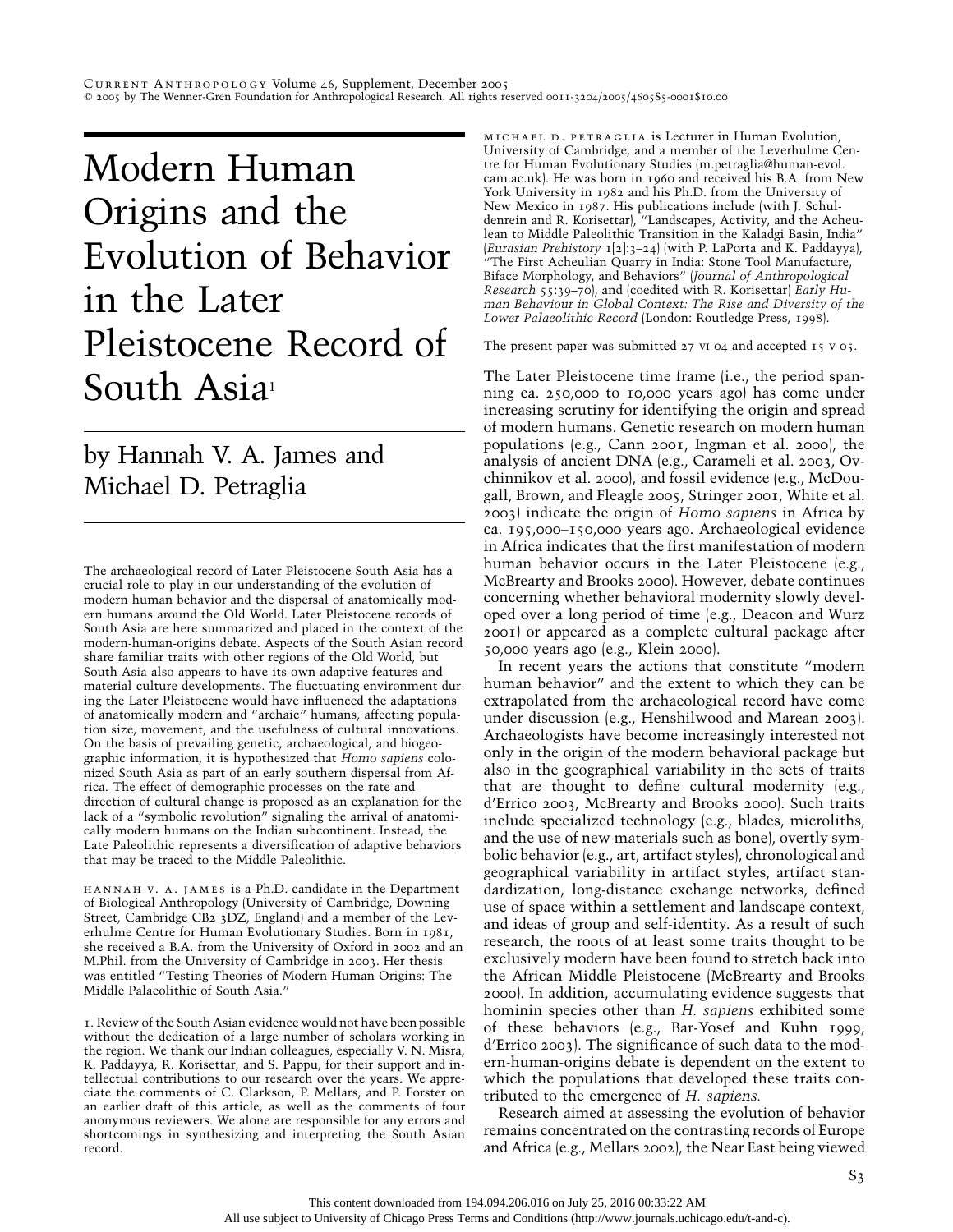as a transitional area occupied differentially by *H. neanderthalensis* and *H. sapiens* (e.g., Bar-Yosef 1998*a*). The complexity of the Later Pleistocene records of these regions argues that the evolution of humans and their behavior cannot be understood without an awareness of the demographic and bio-cultural variability in all areas of the world. Yet, the gigantic landmasses of southern and eastern Asia play little or no role in modern debates about the evolution of behavior. With recent work in eastern Asia suggesting a very different pattern of behavioral development from that seen in Europe or Africa (Gao and Norton 2002), the question of how South Asia fits within the variability of behaviors associated with the last 250,000 years is increasingly important.

Situated geographically between the use of preparedcore technology in the West and its absence in the East, South Asia may represent the key to testing assumptions regarding environment, hominin species, demography, and resource intensification as explanations for differences in regional behaviors. While South Asia features heavily in models regarding the initial colonization of Australia (e.g., Lahr and Foley 1994, 1998; Stringer 2000), the archaeology of the Indian subcontinent has not been scrutinized from this perspective. This situation is rather absurd given that South Asia contains numerous identified archaeological sites and a sizable literature on hominin occupations (e.g., Kennedy 2000; Misra 1989, 2001; Paddayya 1984; Raju and Venkatasubbaiah 2002; Sankalia 1974). At present, the fossil, genetic, and archaeological evidence of South Asia has not been drawn together. This review attempts to place the material evidence of South Asia in the worldwide context of the human-origins debate, paying particular attention to the evolution of behavior and the dispersal of modern humans.

### Geography and Environments

Represented by the modern nations of Bangladesh, India, Nepal, Pakistan, Sri Lanka, and the Maldives, South Asia is a region both characterized and constrained by major geographical features (Robinson 1989). Bordered by the Himalayas to the north and the Arabian Sea and the Bay of Bengal to the west and east respectively, the Indian subcontinent is subdivided by numerous mountain ranges and plateaus, including the Western Ghats, the Eastern Ghats, and the Deccan Plateau. Numerous major river valleys, including the Indus, Narmada, Ganges, Godavari, and Krishna, cross the region. In the northwest, the Thar Desert (or Great Indian Desert) represents the easternmost extension of the midlatitude desert belts of Africa and Central Asia (Deotare et al. 2004). The major part of the Indian subcontinent has been a monsoonal environment since the Miocene, although fluctuations and shifts in its intensity, perhaps related to Himalayan-Tibetan uplifts, are registered through time (e.g., An et al. 2001, Retallack 1995). Monsoonal shifts during the Pleistocene and marked seasonal changes in wet and dry periods are thought to have structured hominin settlement behaviors (Korisettar and Rajaguru 1998, Korisettar and Ramesh 2002, Paddayya 1982).

In the Later Pleistocene as today, South Asia's variable ecology and landscape provided a wide range of potential settings for hominin adaptations. Archaeological evidence clearly indicates Later Pleistocene occupation throughout the subcontinent (fig. 1), including the settlement of both coastal and estuarine environments such as at the Ramayogi Agraharam locality (Rath, Thimma Reddy, and Vijaya Prakash 1997) and in the Hiran Valley (Marathe 1981). Most sites have been identified in interior river valleys (Pappu and Deo 1994, Raju 1988), though this distribution may be partly a reflection of survey bias rather than a reliable record of hominin landscape use. The analysis of a number of ancient basins indicates that hominins sought areas where water (in the form of lakes, streams, and springs), lithic resources, and animal communities converged (Korisettar 2004). Archaeological sites are found in a range of topographic settings, including lowlands, uplands, and submountainous zones (Pappu 1995). Resource exploitation strategies involved both open-air contexts, such as Hokra and Gurha in the Thar Desert (Allchin, Goudie, and Hegde 1978), and caves and rockshelters, such as Borra (Vijaya Prakash, Rath, and Krishna Rao 1995) and Adamgarh (Joshi 1978).

Terrestrial environments were subject to ecological changes as part of climatic oscillations throughout the Pleistocene. Paleoenvironmental data from both continental and oceanic records appear to indicate cycles of arid and humid conditions coupled with a trend toward increasing aridity as the Upper Pleistocene progressed. Increasingly open environments supplanted the mixed woodland and grassland ecosystems that characterized the Middle Pleistocene, with brackish swamps replacing plentiful freshwater sources (Misra 2001). With the exception of the ancient basins, most inland areas (including the Ganga Plain) were grasslands.

Within the Thar Desert, phases of aridity (and dune formation) are interspersed with periods of wetter, ameliorated climate (Andrews et al. 1998, Deotare et al. 2004, Kar et al. 2001). Such climatic and environmental fluctuations would have influenced the demographic profile of South Asia's ancient populations, as well as requiring cultural innovations. During periods of favorable climate (i.e., interglacial phases), increased resource availability would have enabled populations to expand. Unstable or less favorable conditions and their impact on the carrying capacity of the environment would have led to the reduction and fragmentation of populations. Various types of evidence support such patterns of demographic change. The ameliorated climate of oxygen isotope stage 3 coincides with wetter, more stable conditions in the Thar Desert (Andrews et al. 1998, Deotare et al. 2004) and may correspond to a demographic expansion proposed on the basis of mitochondrial DNA analysis (Kivisild et al. 1999*a*). Occupation in the Thar Desert becomes increasingly sparse and isolated after ca. 25,000 years ago, reflecting the heightened aridity and loss of available water sources (e.g., Deotare et al. 2004, Misra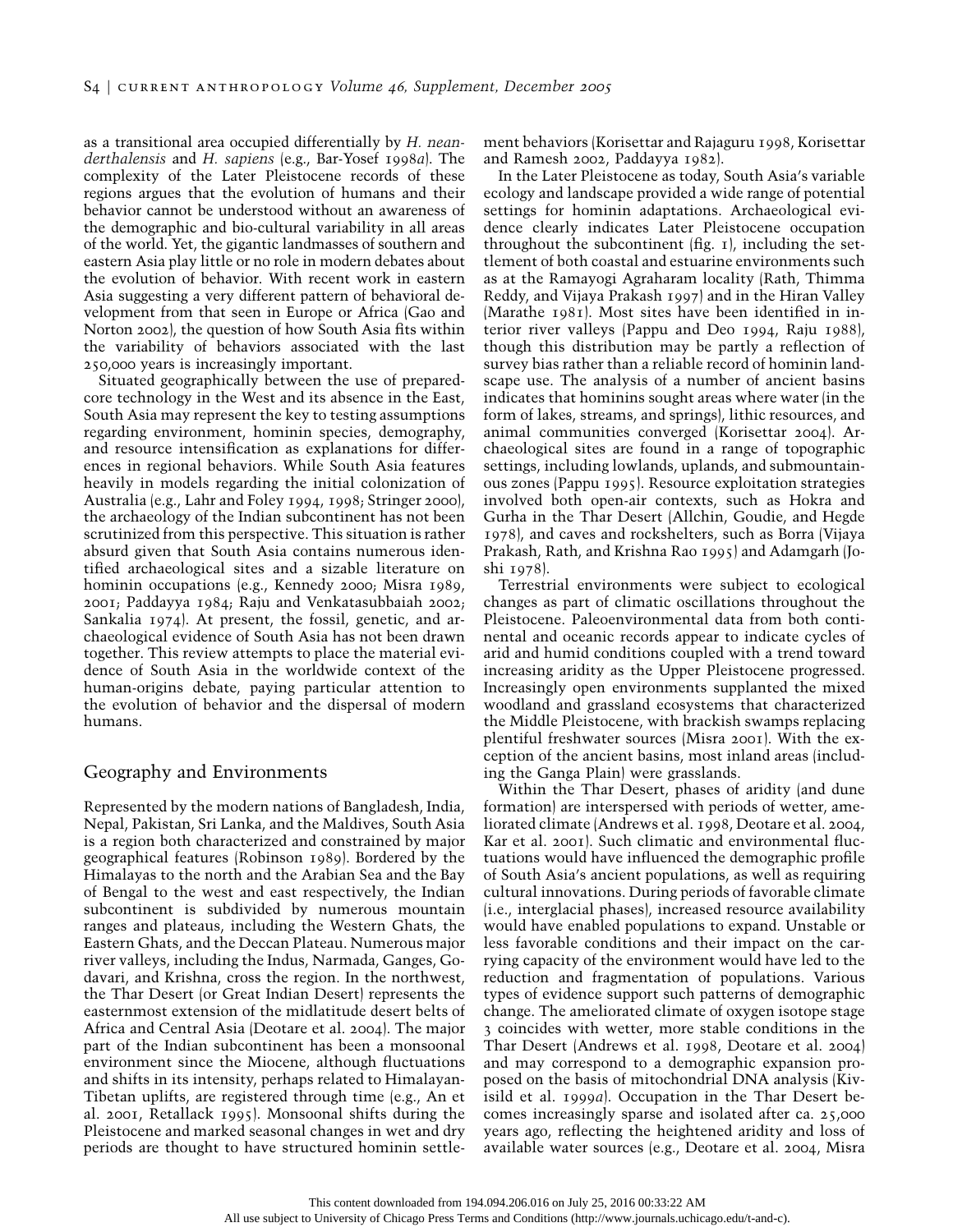

Fig. 1. *Principal Later Pleistocene localities in South Asia. Locations represent sites or site clusters.* 1*, Site* <sup>55</sup>*;* 2*, Chancha Baluch;* 3*, Dang-Deokhuri complex;* 4*, Didwana complex;* 5*, Budha Pushkar;* 6*, Luni Valley complex;* 7*, Hokra;* 8*, Samnapur;* 9*, Belan Valley complex;* 10*, Middle Son Valley complex;* 11*, Beas-Berach complex;* 12*, Upper Son Valley complex;* 13*, Bhimbetka;* 14*, Adamgarh;* 15*, Singhbhum;* 16*, Hiran Valley complex;* 17*, Patne;* 18*, Bora;* 19*, Ramayogi Agraharam;* 20*, Konkan complex;* 21*, Shorapur Doab complex;* 22*, Kaladgi Basin complex;* 23*, Kurnool Caves;* 24*, Attirampakkam;* 25*, Badatomba-lena;* 26*, Fa Hien Cave;* 27*, Site* <sup>50</sup>*;* 28*, Site* 49*.*

2001). Extreme aridity characterizes the Thar Desert during the Last Glacial Maximum, a time period that saw the weakening of the southwest monsoon (Deotare et al. 2004). The effects of climatic oscillations on population size and dispersal within South Asia are likely to have been as dramatic as those seen elsewhere (Forster 2004).

Tectonic and volcanic events may have had significant effects on Later Pleistocene hominin populations. Recent research indicates that the Ganga Plain of northern India remained tectonically active throughout the last 80,000 years (Srivastava et al. 2003). Tephra deposits from the Toba supereruption, ca. 75,000 years ago, have been re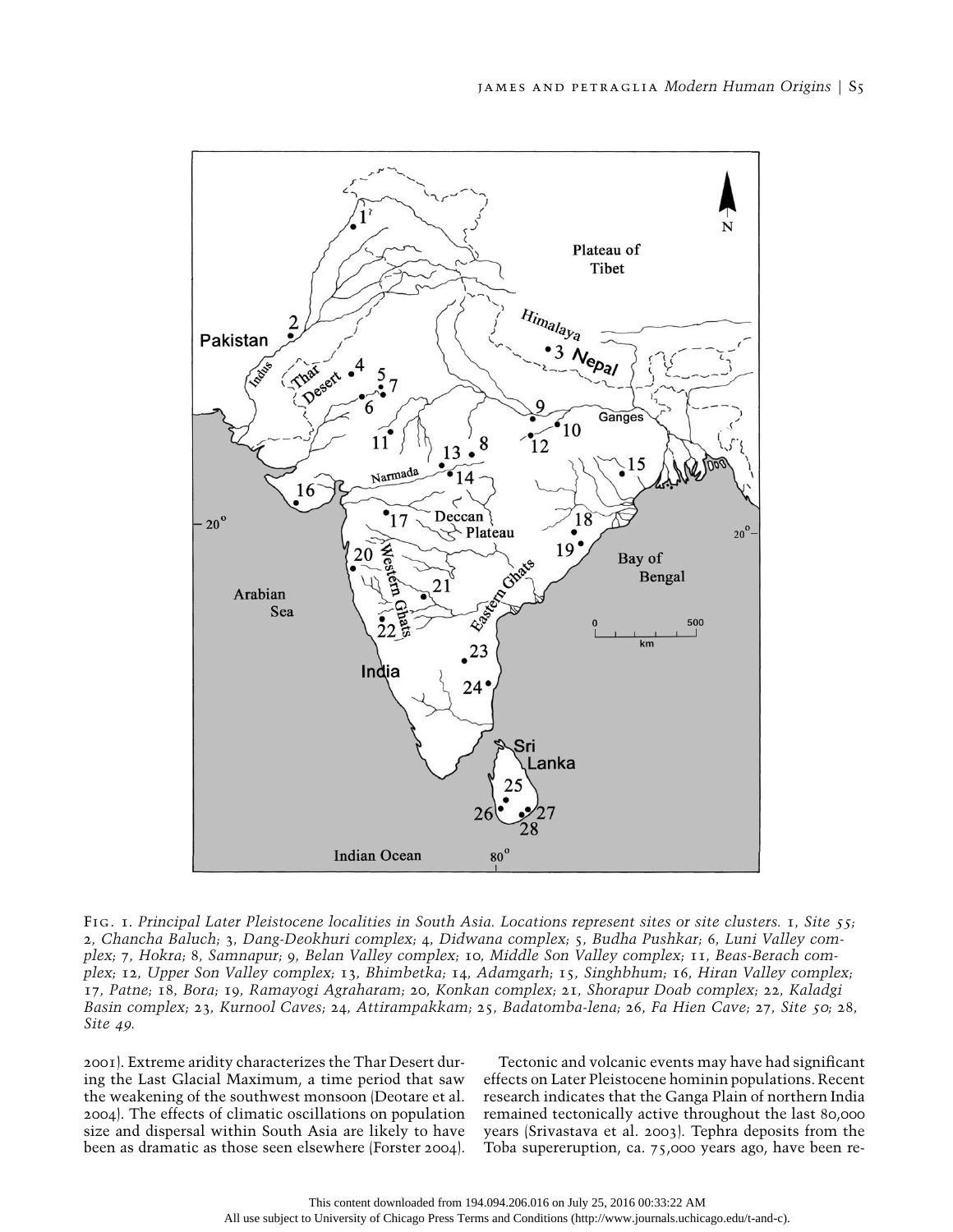ported from river valleys within peninsular India (Westgate et al. 1998). It has been proposed that this volcanic event caused paleoenvironmental changes and a major genetic bottleneck of hominin populations in the Late Pleistocene, resulting in population-level extinctions (Ambrose 1998). The effects of the Toba supereruption on hominin populations in India are currently being examined through ongoing field studies in the Kurnool District.

Climatic changes during the Later Pleistocene have significant implications for understanding the size and isolation of hominin populations and changes in adaptive strategies. The fragmentation of viable ecological niches and the resulting isolation of populations from one another must have affected the transmission of cultural and technological practices. At certain time periods, including oxygen isotope stage 4, it is likely that the Thar Desert, the Himalayas, and possibly the Ganges Delta would have provided barriers to hominin population movement (Field and Lahr 2005, Field, Petraglia, and Lahr 2005). Not only would this have affected the transmission of cultural information within the region but also it would have reduced the number of routes into the region for populations dispersing from elsewhere.

## Current State of Knowledge about the South Asian Record

Though the fossil record of the Indian subcontinent is sparse, two hominin species are known from the Later Pleistocene. A partial cranium recovered from the Narmada River Basin, India, and dated by faunal correlation to ca. 300,000–250,000 years ago (Kennedy 2000) is currently attributed to *H. heidelbergensis* (Rightmire 2001). Although the Narmada calvarium is associated with Late Acheulean artifacts, no hominin remains have been found with Middle Paleolithic industries. Excavations in Sri Lanka have recovered remains of *H. sapiens* dated to ca. 31,000 years ago at Fa Hien Cave and ca. 28,500 years ago at Batadomba-lena (Deraniyagala 1992). The association of these remains with microlithic industries provides the earliest conclusive evidence for humans that were both anatomically and behaviorally modern within the Indian subcontinent. Terminal Pleistocene to mid-Holocene human remains have been discovered throughout South Asia, providing a rich source of information on paleodemography and bio-cultural adaptations (Kennedy 2000).

Phylogenetic patterns from both mitochondrial DNA and the Y chromosome support the colonization of South Asia by modern humans originating in Africa (Kivisild et al. 1999*a*, 1999*b*, 2003; Metspalu et al. 2004; Quintana-Murci et al. 1999). As in the majority of mitochondrial DNA variation outside of Africa, South Asian lineages belong to haplogroups M and N (groups U and R being major subclades of N), thought to be descended from the L3 haplogroup that arose in Africa ca. 85,000 years ago (Forster and Matsumura 2005, Metspalu et al.

2004). While coalescence dates for haplogroup M, which is shared by most non-European populations, average between 73,000 and 55,000 years before present (Kivisild et al. 2000), the geographic origin of the M lineages remains uncertain. The high numbers of India-specific M lineages have led to the suggestion of a Southwest Asian origin (e.g., Richards et al. 2003; Roychoudhury et al. 2000, 2001), although the presence of the M1 lineage in some African populations means that an African origin cannot be rejected (Metspalu et al. 2004). Currently it is unclear whether the African M1 lineage represents an ancestral M population or a backward migration. The fact that African M is nearly exclusively found in Afro-Asiatic-speakers may suggest a younger presence in Africa (Forster 2004). These issues illustrate some of the difficulties in reconstructing past population movements from the genetic data. Understanding the location of the origin of haplogroup M is, however, crucial to dating the initial dispersal of anatomically modern humans from Africa.

A number of mtDNA lineages (specifically U2i, M2, and  $R_5$ ) share coalescence dates of  $50,000-70,000$  years ago (Kivisild et al. 2000, Metspalu et al. 2004) and may represent an India-specific subclade related to the initial dispersal of modern humans into the peninsula. Such early coalescence dates are supported by those recently obtained for the Andamanese M31 and M32 and Malaysian M21 and M22 lineages (Macaulay et al. 2005, Thangaraj et al. 2005) and may support the possibility that modern humans arrived in South Asia during the Middle Paleolithic. Coalescence dates can give only upper estimates for the timing of such dispersals, as the dispersing population may have contained DNA sequences that had already diverged (Nei and Kumar 2000). Strictly speaking, the initial dispersal of modern humans into South Asia may have occurred at any point within the past 70,000 years. Crucially, however, such early coalescence dates raise the possibility that the earliest *Homo sapiens* fossils recovered from the region may not have been the first anatomically modern humans to have reached the subcontinent. Given the lack of any fossils from the Indian subcontinent that date to between 250,000 and 31,000 years ago, the use of the early fossils from Sri Lanka as evidence for a definitive date for such a dispersal is a misuse of the paleoanthropological record. The dates of the Sri Lanka fossils provide the latest date for the colonization of the region by *H. sapiens*.

Whatever the timing of the dispersal of anatomically modern populations into the subcontinent, the route or routes of this population movement remain controversial (Forster and Matsumura 2005). The great time depths apparent in the Andamanese and Malaysian mtDNA have been argued to support the rapid colonization of the region as part of a southern, coastal route to Australia (Endicott et al. 2003*b*, Macaulay et al. 2005, Thangaraj et al. 2005), though some of this evidence has been disputed (Cordaux and Stoneking 2003). The phylogeography of mtDNA haplogroups has also been argued to support a southern, coastal route to South Asia (Metspalu et al. 2004). Genetic research has indicated dispersals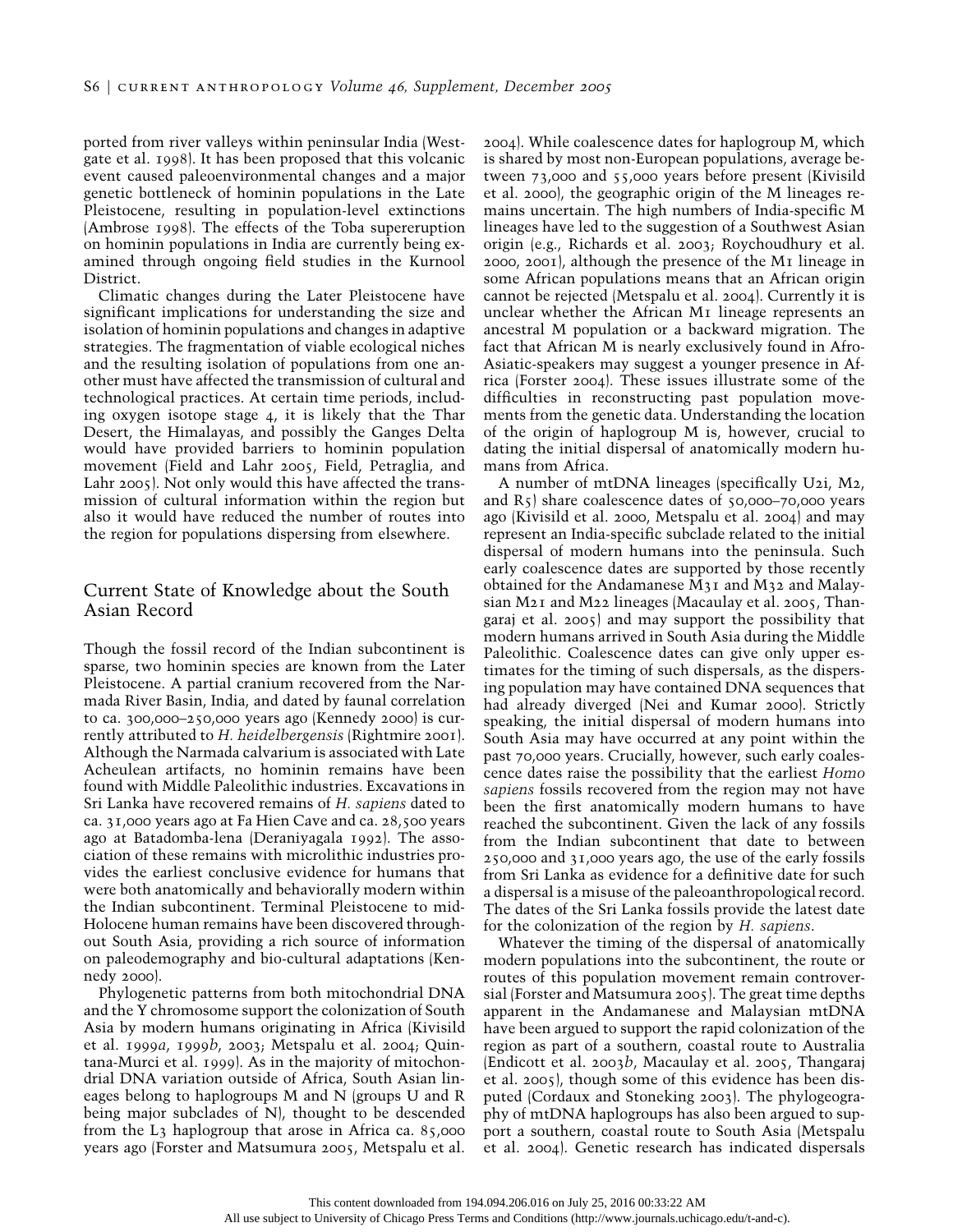from the Indian subcontinent towards Southeast Asia (Majumder 2001, Roychoudhury et al. 2000). A much later, terminal-Pleistocene-to-early-Holocene dispersal from South Asia to Australia has been inferred from the analysis of Y-chromosome data (Redd et al. 2002). It has been suggested that a single dispersal event and hence Asian origins for the initial modern-human colonization of Europe is the most parsimonious explanation for the majority of the genetic evidence. Some aspects of the Y chromosome and mitochondrial genome may suggest a later "Upper Paleolithic" dispersal to Europe via the Levant, but genetic support for an earlier northern route to Europe seems to be lacking (Kivisild et al. 2000, Metspalu et al. 2004). The contradiction between the most parsimonious explanation for the genetic evidence and that for the morphometric evidence is interesting and may suggest that further work is needed for an understanding of the correlation between phenotypic and genetic change with regard to modern human diversity.

Proponents of the southern dispersal route have argued for a rapid initial dispersal around the South Asian coastline (e.g., Oppenheimer 2003), but the mitochondrial DNA evidence suggests expansions of modern human populations within South Asia close to its initial colonization (Kivisild et al. 1999*b*, Metspalu et al. 2004). A further demographic expansion is suggested by the coalescence of a number of India-specific M lineages to 20,000–30,000 years ago (Kivisild et al. 1999*b*, Metspalu et al. 2004) and may be related to other demographic expansions within the Old World and the more stable climate of oxygen isotope stage 3 (Forster 2004). Intriguingly, recent work has indicated a genetic continuum between the Near East and India coalescence-dated to between 50,000 and 30,000 years ago. By 20,000 years ago the window of this continuum had closed, perhaps representing the isolation of populations due to the increased aridity of western India and Iran as the Last Glacial Maximum approached (Metspalu et al. 2004).

Archaeology offers insights into the population history of South Asia, as more than a century of research has revealed a rich Later Pleistocene record. While most attention has been focused on the Lower Paleolithic of the region (e.g., Petraglia 2001), the Later Pleistocene record is abundant, revealing information about hominin adaptations through time (e.g., Misra 1989, 2001; Paddayya 1984). Later Pleistocene sites are known mainly from surface surveys (e.g., Gudzer 1980, Joshi et al. 1979–80), some of them providing vital information on settlement patterns and landscape use (e.g., Pappu and Deo 1994, Raju 1988). Several significant excavations of Later Pleistocene sites have provided important information on chronology and changes in paleoenvironments, settlement, and technology (e.g., Joshi 1978; Misra 1985, 1989). Serious methodological problems do pervade archaeological investigations in South Asia, where little attention has been paid to high-precision fieldwork and artifact analyses. Unfortunately, most studies have been conducted without consideration of the role of postdepositional processes in contributing to site formation, and few studies have examined the spatial distribution of material remains to identify hominin activities across living surfaces (Petraglia 1995). Archaeological investigations carried out in the Kortallayar Basin are a notable exception (Pappu 1999, 2001*a*, *b*; Pappu et al. 2003).

## **Chronology**

Dating by relative and absolute methods has helped clarify the development of the series of different industrial complexes produced during the Later Pleistocene. While some dates are available, the precise boundaries of the lithic industries are not well known. The 16R Dune in Rajasthan supplies valuable information about the dating of archaeological assemblages (fig. 2). Thermoluminescence, uranium-series, and radiocarbon dates have been gathered from a 19-meter sequence. Here a typologically nondiagnostic sample of artifacts has been dated to  $>$  390,000 years ago. Archaeological assemblages interpreted as Middle Paleolithic industries are dated to ca. 150,000 years ago (fig. 3), whereas those identified as Upper Paleolithic are dated to 26,210 years ago (Misra 1995*a*).

Most other dates are from single samples or from contexts that are not part of long stratigraphic profiles. Assemblages identified as Middle Paleolithic have been difficult to date on account of their contexts and the limitations of the chosen chronometric methods. A Middle Paleolithic scraper-based industry from Patpara in the Middle Son Valley is dated to  $< 103,000$  years ago (Blumenschine, Brandt, and Clark 1983, Williams and Clarke 1995), while dates of  $75,000$  and  $> 60,000$  years ago are associated with artifacts recovered from Samnapur (Narmada Valley) and Balotra (Luni River valley) (Mishra et al. 1999, Misra et al. 1990). The dating of miolites in the Hiran Valley places assemblages classed as Middle Paleolithic at 69,000–56,000 years ago (Baskaran et al. 1986). The earliest assemblage classified as Upper Paleolithic is currently Site 55, Pakistan, where the loess overlying the occupational horizon has been dated to ca. 45,000 years before present (Dennell et al. 1992).

In India, a number of assemblages identified as Upper Paleolithic have been dated to between 40,000 and 20,000 years ago, including those from the sites of Mehtakheri, Inamgoan, Chandrasal, Dharamouri, and Nandipalle (Mishra 1995). The microlithic assemblages from Batadomba-lena, Sri Lanka, date from 28,500 years ago, and two other microlithic assemblages from Sri Lanka, those of Site 49 and Site 50, date to 28,000 years before present (Deraniyagala 1992). Overall, there is a paucity of chronometric information, especially in comparison with other regions (e.g., Western Europe), which have thousands of available dates. Moreover, there is little confidence in some of the chronometric results, as dates have not been verified by independent methods or by robust sampling procedures.

Relative sequences of assemblages have been obtained from stratigraphic contexts in individual sites and across landforms such as river valleys. Excavated sites in the Thar Desert (Singi Talav and Indola-ki-Dhani) (Misra et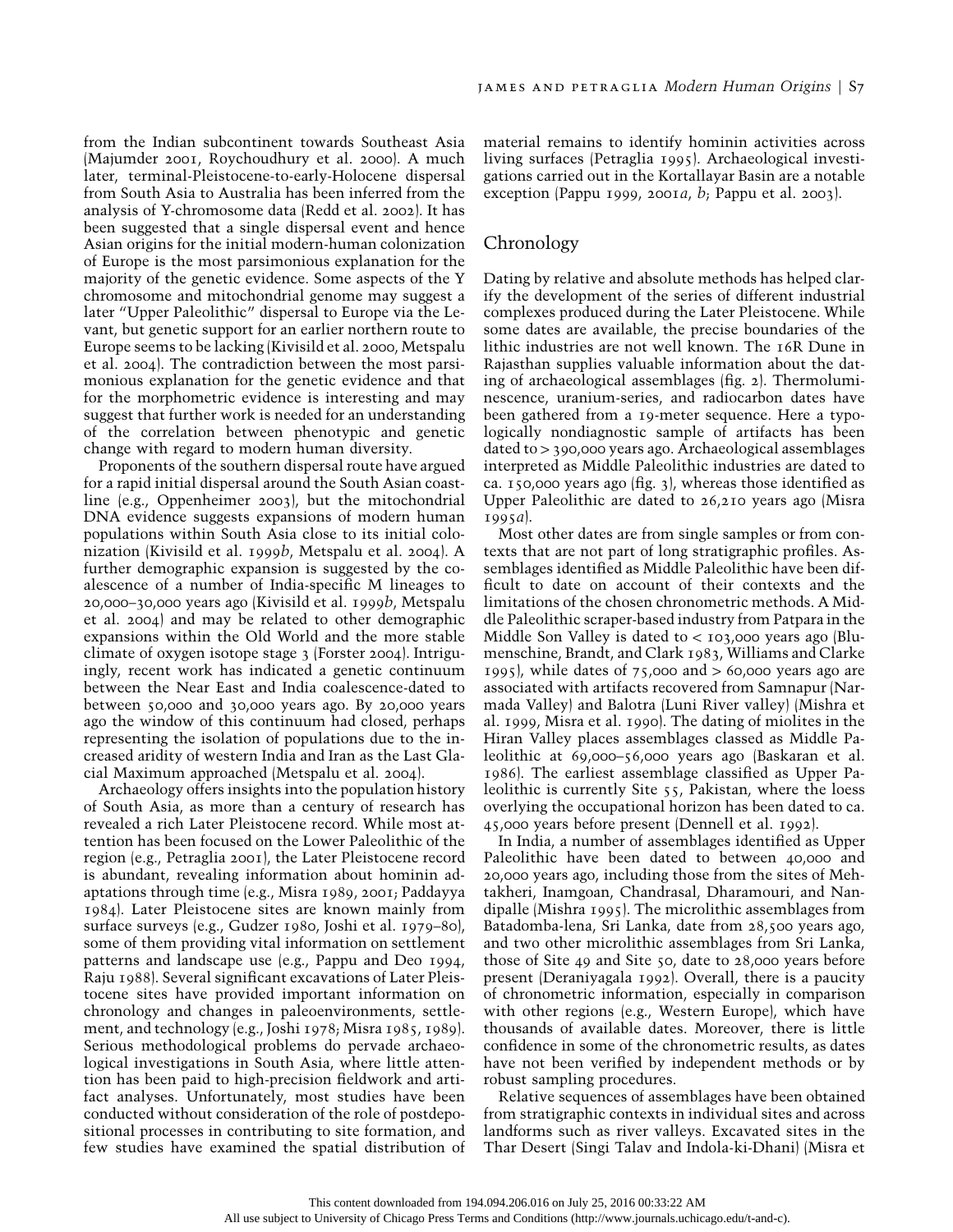

Fig. 2. *The stratigraphy of the* <sup>16</sup>*R Dune, Thar Desert, Rajasthan, India. The* <sup>19</sup>*-meter-deep profile shows a sequence of archaeological deposits and chronometric dates (after Misra* 1989*:fig.* <sup>10</sup>*).*

al. 1982) and in the Kaladgi Basin (Lakhmapur East and West) (Petraglia, Schuldenrein, and Korisettar 2003) indicate the presence of early Middle Paleolithic industries overlying the Late Acheulean. Initial work in the Kortallayar Basin has produced a relative sequence of sites from the Acheulean to Upper Paleolithic (e.g., Pappu 2001*a*). A relative sequence of excavated Acheulean-to-Mesolithic sites has been compiled for the Middle Son and Belan Valleys (Clark and Williams 1990, Sharma and Clark 1983). The most important site sequence is that of Bhimbetka III F-23, where 3.8 meters of excavated deposit have produced artifacts from the Late Acheulean to the Mesolithic (Misra 1985). The excavated sequence at Patne contains late Middle Paleolithic-to-Mesolithic assemblages in a 10-meter section (Sali 1989) (fig. 4).

# Later Pleistocene Technology and Industry Characteristics

South Asian hominin populations of the Later Pleistocene produced two distinct stone tool industries. These assemblages were originally classified as Middle Stone Age (MSA) and Late Stone Age (LSA) (e.g., Allchin 1959; Sankalia 1964*a*, *b*), apparently as a consequence of their technological affinity with African assemblages. Although these assemblages were later termed Middle Paleolithic and Upper Paleolithic, the Upper Paleolithic



Fig. 3. *Middle Paleolithic artifacts from the* <sup>16</sup>*R Dune, Thar Desert (after Misra* <sup>1995</sup>b*: figs.* <sup>16</sup> *and* <sup>17</sup>*).* 1*–*4*, scrapers;* 5*, point;* 6*, core.*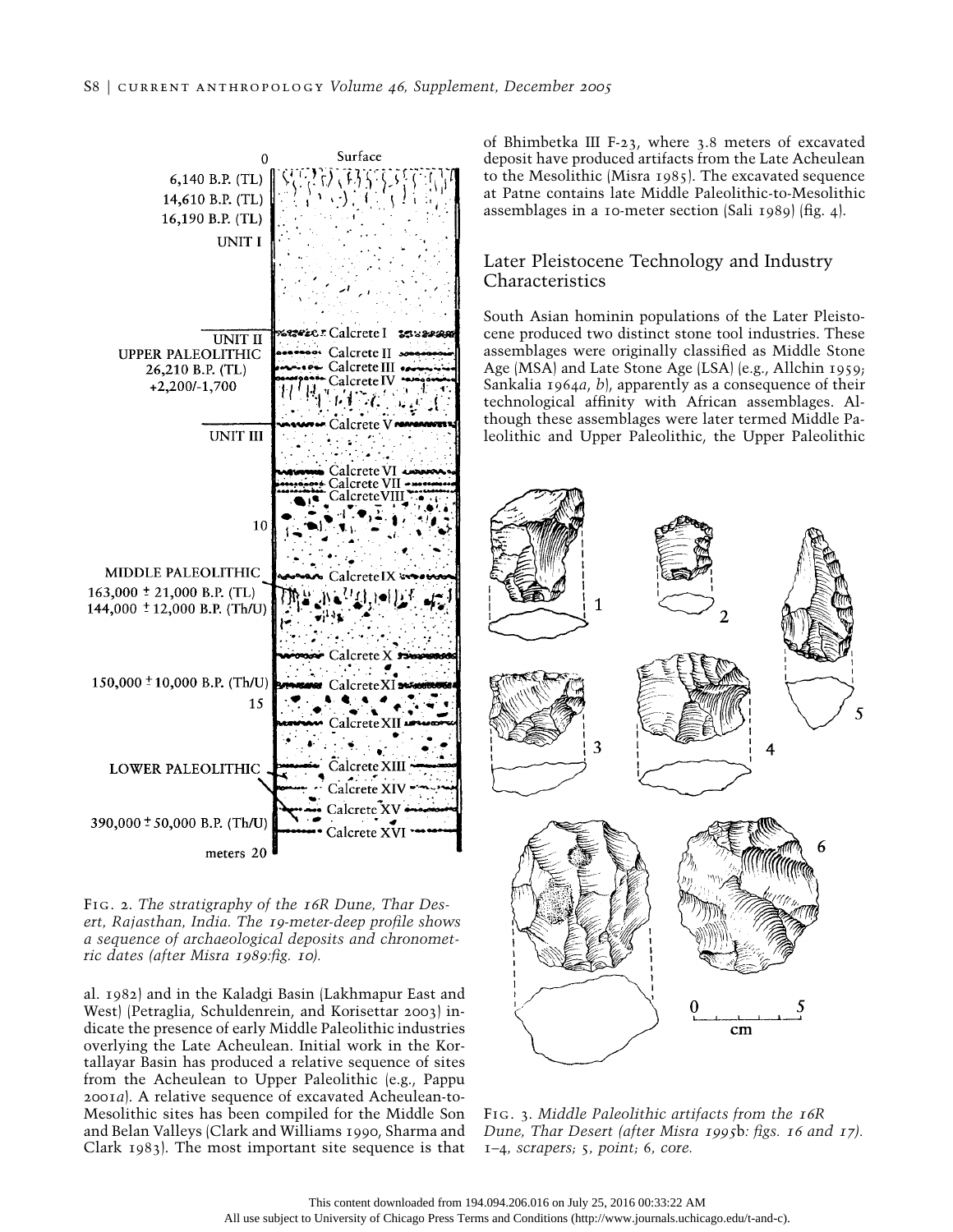

Fig. 4. *The Late Pleistocene stratigraphic profile of Patne, Maharashtra, India, showing locations of beads and radiocarbon date (after Sali* 1989*:fig.* <sup>11</sup>*).*

designation remains problematic, as, despite claims of close similarities, it is not coincident with its European counterpart. Flake-based artifact assemblages consisting of prepared cores, retouched flakes, and diminutive bifaces generally characterize the Middle Paleolithic of the subcontinent (e.g., Jayaswal 1978, Paddayya 1984). Following the Middle Paleolithic, blade-based and microlithic industries appear to become increasingly important. The so-called Upper Paleolithic industries are variable in composition but demonstrate an increase in the production of burins and backed tools at some sites (Murty 1979, Paddayya 1984). There is considerable temporal and spatial variation in the appearance and frequency of these flake- and blade-based industries, and the technological shift does not appear to have been rapid.

# The Middle Paleolithic

The majority of South Asian Middle Paleolithic industries are produced on flakes struck from prepared cores. Technological studies in the Kaladgi Basin (fig. 5) suggest that the use of prepared-core methods developed from the preceding Acheulean (Petraglia, Schuldenrein, and Korisettar 2003). It therefore forms part of a growing body of global evidence (e.g., Petraglia and Alsharekh 2003, White and Ashton 2003) which supports the local, convergent evolution of prepared-core technology. During the Middle Paleolithic there does not appear to be a single or favored technique of core preparation throughout the subcontinent. "Levallois" and "discoidal" techniques are the most commonly identified, but other core types have been described (e.g., "cylindrical") (Misra 1967, 1968). Technological diversity is also indicated by the presence of unprepared cores in Middle Paleolithic assemblages. Numerous sites show evidence of the use of a wide range of core reduction techniques, including Hajiakheri (Misra 1968), Lahchura 2 (Pant 1982), and Attirampakkam (Pappu 2001*a*). Flakes may also be derived from natural spalls and from amorphous cores (Pappu 2001*a*). Many of these coretype designations have yet to be supported by detailed



Fig. 5. *Early Middle Paleolithic artifacts from the Kaladgi Basin, Karnataka, India.* 1*, diminutive biface;* 2*, prepared flake core (after Petraglia, Schuldenrein, and Korisettar* <sup>2003</sup>*:figs.* <sup>8</sup>*,* <sup>9</sup>*).*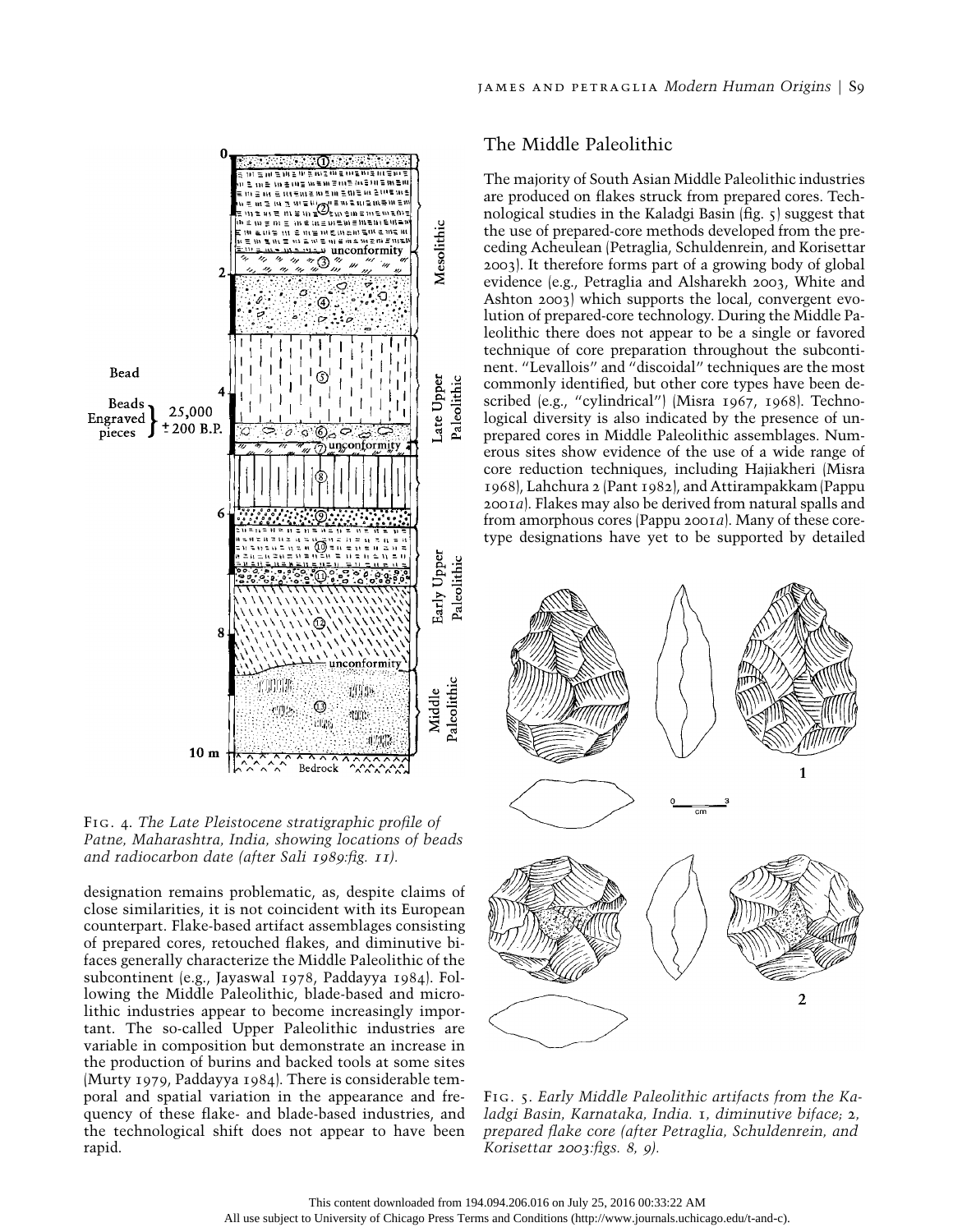

Fig. 6. *Middle Paleolithic artifacts from Bhimbetka III F-*23*, Madhya Pradesh, India (after Misra* 1985*:fig* <sup>4</sup>*).* 1–3, 5–7*, scrapers;* 8–10, 12*, blades;* 4, 11*, flakes.*

reduction-sequence analysis, but studies have suggested that there is variability in core reduction sequences within the region (Jayaswal 1978). The frequency of different methods of core preparation shows spatial variation across the subcontinent (James 2003). In the river valleys of Uttar Pradesh (Pant 1982) and the Kortallayar Basin (Pappu 2001*a*) the Levallois technique dominates, but in the Wagan and Kadmali River basins (Misra 1967, 1968) the use of the discoidal technique is far more common.

Middle Paleolithic industries from Sri Lanka and Nepal appear to differ from those recovered in other parts of South Asia. Evidence for premicrolithic industries in Sri Lanka is sparse (Deraniyagala 1992). In Nepal, the site of Arjun 3 (Dang-Deokhuri Valley) has produced a Levallois-based industry containing scrapers, points, and blades that is older than ca. 30,000 years (Corvinus 1994, 1995, 2002). This industry is succeeded by industries consisting of unifacial choppers produced on large cobbles. These later industries lack any evidence for core preparation (Corvinus 1994).

Excluding the later sites in the Nepalese sequence, there appears to be a notable blade and flake-blade component to the South Asian Middle Paleolithic. Blade and flake-blade cores are documented at localities such as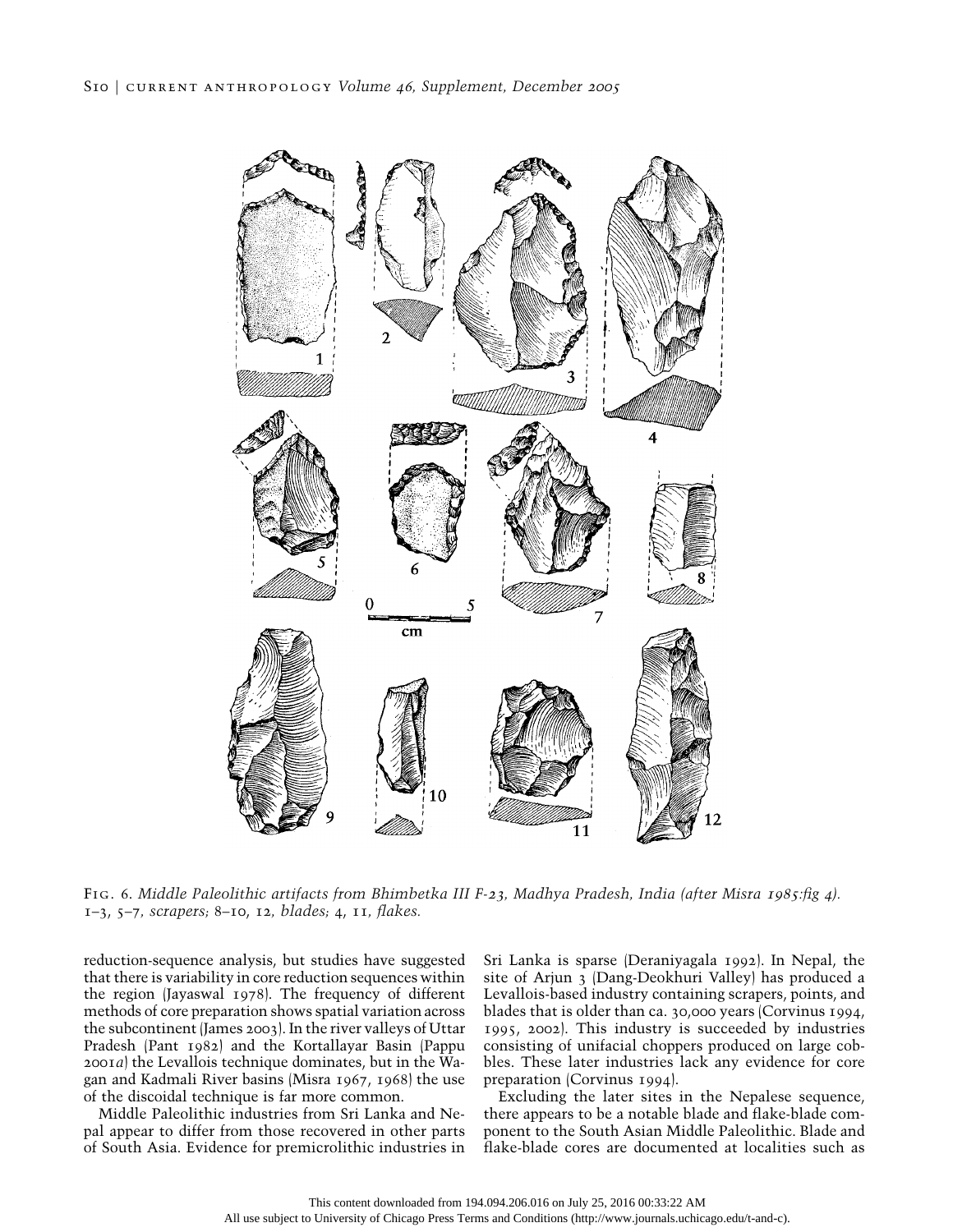

Fig. 7. *Technological transition of stone tool assemblages at Patne.* Top*, advanced Middle Paleolithic (phase I);* middle*, Early Upper Paleolithic (phase IIB);* bottom*, Late Upper Paleolithic (phase IID) (after Sali* 1989*:figs.* <sup>19</sup>*,* <sup>21</sup>*,* <sup>23</sup>*).* 1, 4, 5, 9*, blade cores;* 2, 3, 7, 10*, retouched blades;* 6*, backed blade;* 8*, blade;* 11–13*, lunates.*

Patpara (Blumenschine, Brandt, and Clark 1983), the Kortallayar Basin (Pappu 2001*a*, *b*), and Bhimbetka (Misra 1985) (fig. 6). The unidirectional cores recovered from the Thar Desert region at sites such as Hokra 1-a and Gurha (Allchin, Goudie, and Hegde 1978) appear to indicate the production of blades as blanks. The blades are not struck from prismatic cores but appear to be the intended product. Typically a single flake is removed from a core, providing a platform from which a small number of blades and flakes can be struck. The cores do not appear to be systematically reduced, with only a small number of flakes and blades being removed. The blades and bladelike flakes represent the majority of the "blanks" struck from the core, suggesting that the intention of the cores was to produce narrow, elongated flakes. Given the paucity of chronological data for the period, determining changes in core reduction strategies over time is difficult. Initial comparisons suggest, however, that the technique may have become more developed as the Middle Paleolithic progressed. Cores from the "advanced" Middle Paleolithic assemblage at Patne indicate a similar process of blade production. They differ from those of earlier sites by reduction intensity, with more blades (and indeed flakes) removed from each core (fig. 7). While they typically form a small proportion of total blank production, the blades and bladelike flakes produced by these methods are used in the manufacture of a number of finished tools, including various scraper forms. Such blade-based tools are noted from the Middle Paleolithic industries of Chancha Baluch (Allchin, Goudie, and Hegde 1978), the Panchmahals (Sonawane 1984), the Godavari Valley (Joshi et al. 1979–80), Bhagi Mohari (Paddayya 1982–83), and other localities.

In terms of assemblage composition, the South Asian Middle Paleolithic exhibits variation in the presence or absence of different tool types and their relative frequencies (James 2003). While scrapers are the dominant tool form in much of the Indian subcontinent, there are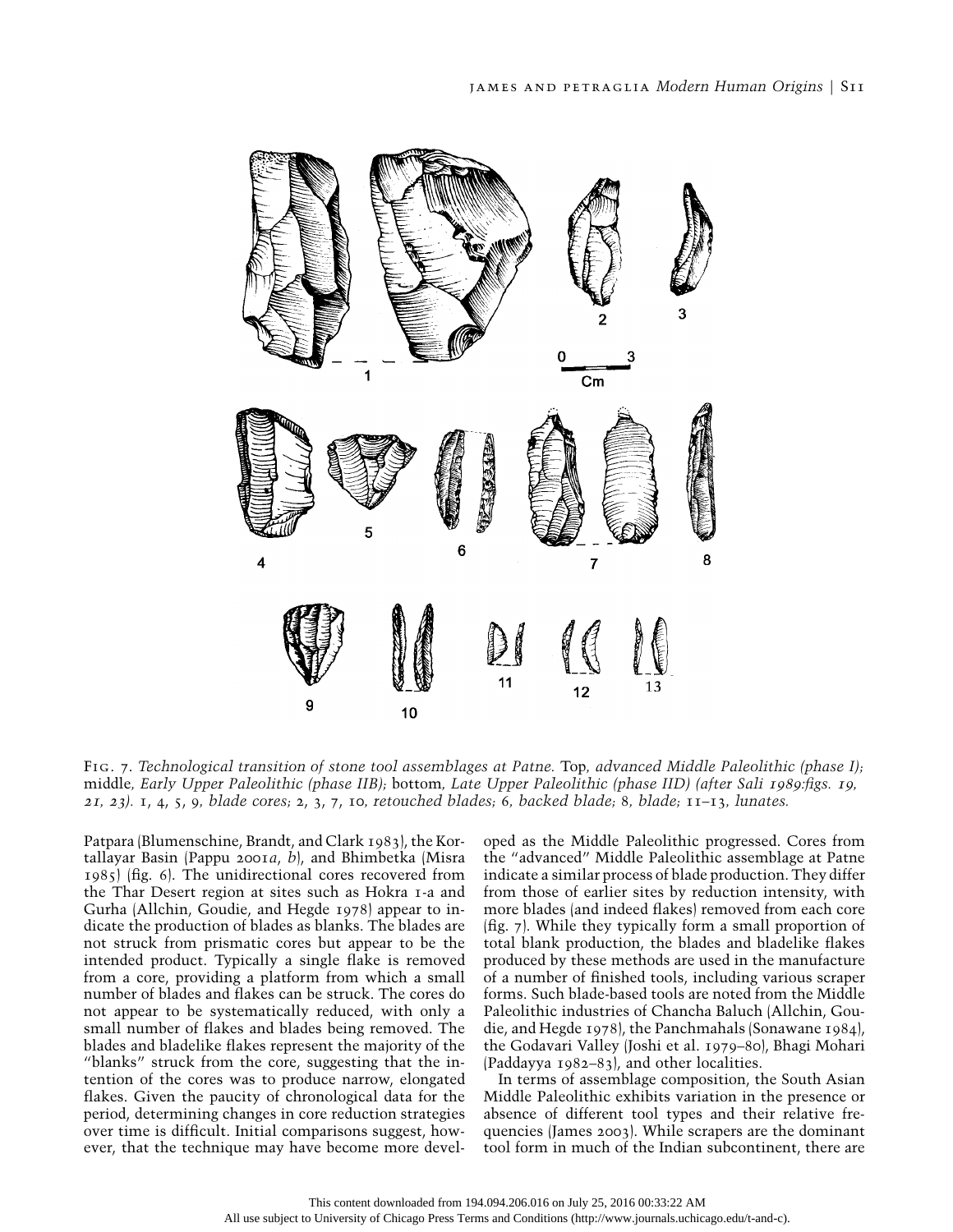sites in, for example, the Kurnool District and the Gunjana Valley where points have been identified as increasingly important (Raju 1988). This seems to fit into a general pattern of variation in which points are much less common in northwestern and north-central regions than they are in the southeast. Points, for example, are particularly poorly represented at Bhimbetka III F-23 (Misra 1985), Patpara (Blumenschine, Brandt, and Clark 1983), and the Upper Son (Ahmed 1984). Similarly variable is the presence of diminutive handaxes within Middle Paleolithic assemblages, though they are distributed throughout the subcontinent. No clear geographical patterning can be observed in their distribution, and the chronological resolution is currently lacking to test the assumption that they are present only in early Middle Paleolithic assemblages (Paddayya 1984). Tool types identified as "knives" and "borers" are rarer in Middle Paleolithic assemblages, though their presence in Bhimbetka indicates that they are a component of at least some Middle Paleolithic industries (Misra 1985). Denticulates, notches, and, rarely, burins have been noted from a small number of sites, including Parsidhia (Uttar Pradesh) (Pant 1982), Mangalpura (Didwana) (Misra et al. 1982), and Bhimbetka (Misra 1985). Chronological change may explain some of the variation in the occurrence of these rarer tool forms. Polyhedrons are found in earlier Middle Paleolithic sites, such as Indola-ki-Dhani and Singi Talav, Didwana (Misra et al. 1982), but are lacking from the assemblage in Patpara (Blumenschine, Brandt, and Clark 1983). Tanged points, though rare, have been noted from a number of assemblages, including the Upper Son Valley (Ahmed 1984) and Ramayogi Agraharam (Rath, Thimma Reddy, and Vijaya Prakash 1997). Formalized retouch toward the production of particular tool types is not a general characteristic, and therefore the use of a generalized Middle Paleolithic terminology is appropriate.

### The Late Paleolithic

From approximately 45,000 years ago, increases in blade production and variability in assemblage composition characterize the South Asian archaeological record. Traditionally classified as Upper Paleolithic and divided into flake-blade, blade-based, and blade and burin industries (Murty 1979), such assemblages are fewer than those identified as belonging to the preceding Middle Paleolithic. In addition, South Asian microlithic industries, often referred to as "Mesolithic," date to 28,500 years ago, indicating that they may be part of a diverse Later Pleistocene package. We term this package the Late Paleolithic in order to emphasize its differences from both the LSA of Africa and the Upper Paleolithic of Europe.

Large, thick blades (Paddayya 1984:353) associated with scrapers, borers, and points produced mainly on flakes characterize industries such as those from Singhbum and Watru Abri (Murty 1979, Paddayya 1984). Scrapers on flakes are associated with small backed blades at the excavated site of Mehtakheri (Mishra n.d.). Both

macro- and microblades and cores are reported from Visadi (Allchin 1973). At Site 55, Pakistan, flake-blades are associated with blades small enough to be classed as microliths (Dennell et al. 1992). In contrast, the Sri Lankan sites of Batadomba-lena, Site 50, and Site 49, dating from 28,500 years ago, contain industries that are based on the production of geometric microliths (Deraniyagala 1992) (fig. 8). In sites such as Patne, geometric microlith technology develops from an industry characterized by a few backed blades and burins (Sali 1989). However, Patne's microlithic industries date to ca. 24,500 years ago, slightly postdating their early appearance in Sri Lanka. In addition, contemporary sites from the Indian subcontinent such as Inamgaon (ca. 25,000–21,000 years ago) have produced industries consisting of scrapers, blades, points, and fluted cores in which the production of backed blades is minimal (Murty 1979). With the exception of the geometric microliths, the standardization of retouched artifact forms is not comparable to that seen in the Aurignacian and later industries of Upper Paleolithic Europe.

Research is continuing into the differences in core reduction strategies that may characterize these different industries, but initial comparisons between cores within the Patne sequence suggests that there is no sudden shift to "classic" prismatic cores at the onset of the Late Paleolithic. Cores from the early "Upper Paleolithic" strata are comparable in technique to those from the "advanced Middle Paleolithic" from the same site but exhibit a greater number of flake and blade removals (fig. 7). Prismatic blade cores are present in the Late Paleolithic assemblages from Patne and increasingly dominate the assemblages as the period progresses. These prismatic cores are small and seem to have been used in the production of blades, microlithic blades, and bladelets. It is interesting that these levels also include geometric microliths such as lunates and triangles.

There is no clear sequence of industrial subdivisions within the Late Paleolithic of South Asia. There is, however, contemporaneity between flake- and blade-based technology and microlithic industries after ca. 28,500 years ago. The microlithic industries in South Asia are earlier than those seen in Europe, though they postdate the appearance of microlithic technology in Africa. At the moment, however, the finds at sites such as Patne and the presence of microliths in other Late Paleolithic assemblages from the subcontinent suggest that at least some of these early microlithic industries developed regionally rather than resulting from a dispersal from elsewhere. The similarity in core reduction techniques between the Middle and Late Paleolithic industries at Patne is intriguing. Transitional Middle to Late Paleolithic industries have been reported at sites such as Chancha Baluch (Allchin, Goudie, and Hegde 1978). This evidence suggests that at least some Late Paleolithic industries developed from the Middle Paleolithic.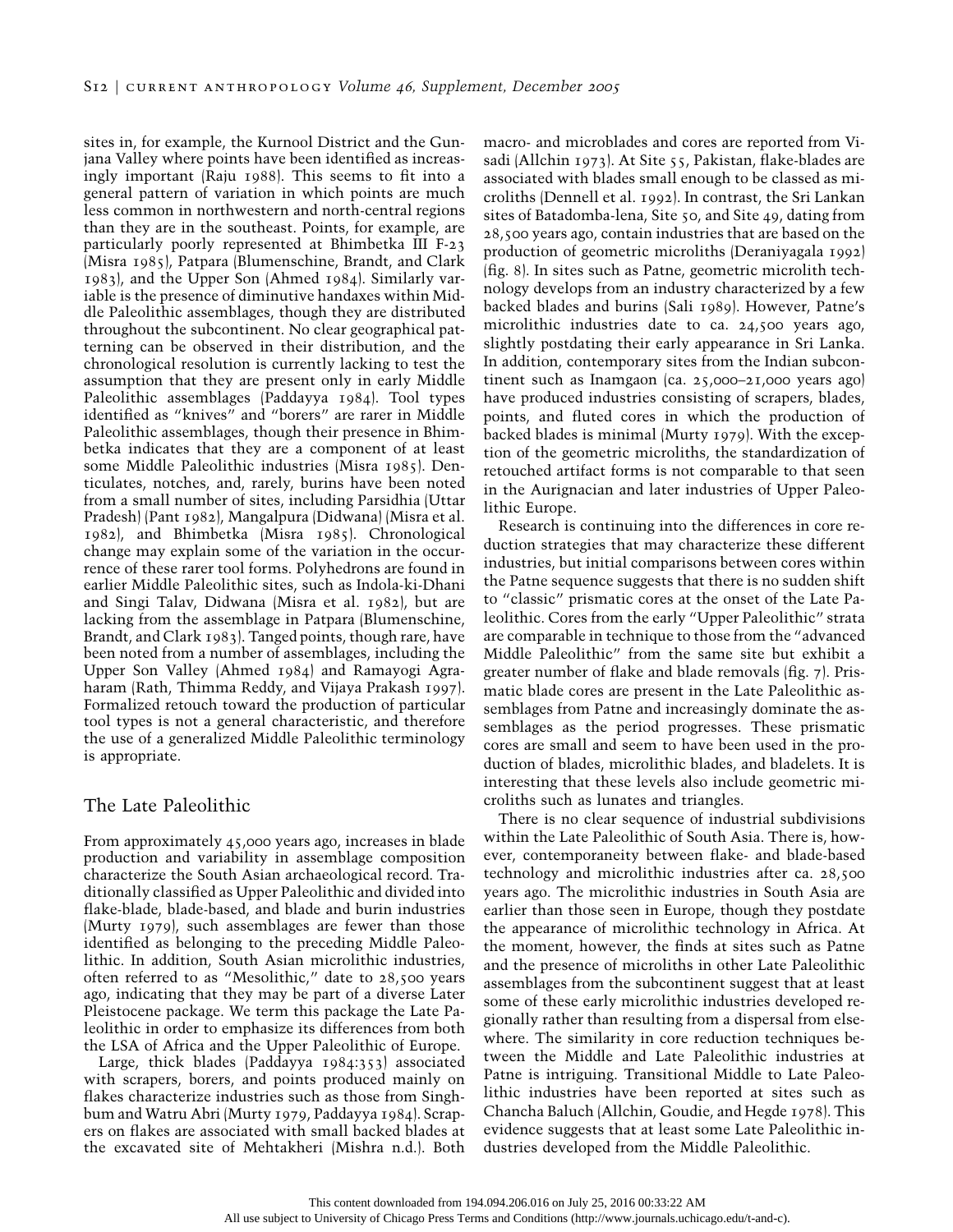

Fig. 8. *Microlithic artifacts from Sri Lanka (after Deraniyagala* <sup>1992</sup>*:fig.* <sup>59</sup>*).* 1–13*, geometric microliths;* 14, 15*, bone points;* 16*, bead.*

### Symbolism, Structures, and Modern Human Behavior

The majority of the evidence for modern behaviors and symbolism in South Asia dates to no earlier than 28,500 years ago, although there are several notable exceptions. There is possible evidence for early ochre use in the form of a number of fragments of haematite in Acheulean sites in the Hunsgi Valley, including a striated "crayon" (Bednarik 1990, Paddayya 1982). The early use of ochre within South Asia may not necessarily be symbolic. Another claim for nonutilitarian use of materials are six quartz crystals associated with Acheulean materials at Singi Talav (d'Errico, Gaillard, and Misra 1989). Though petroglyphs have been identified on cave and rockshelter walls and boulders, including a cupule and groove on a boulder in Acheulean levels of Auditorium Cave, Bhimbetka (Bednarik 2003, Kumar 1996), their interpretation as some of the earliest rock art remains controversial.

Although the earliest evidence for symbolism is sparse, it is clear that by the terminal Pleistocene South Asian populations were selecting and using various materials to manufacture objects. Bone tools have been recovered from a number of Sri Lankan microlithic contexts, of which the earliest is the 28,500-year-old assemblage at Batadomba-lena (Deraniyagala 1992).

Though bone artifacts, including possible pendants, have been reported from the Late Paleolithic contexts of the Kurnool region (Murty and Reddy 1975, Thimma Reddy 1977), the artifactual nature of some of these objects has been called into question (Petraglia 1995). A number of Later Pleistocene sites are associated with ostrich-eggshell fragments (Kumar et al. 1988, 1990). The earliest evidence of adornment is the ostrich-eggshell beads recovered from the 28,500-year-old horizon at Batadombalena (Deraniyagala 1992) and the 25,000 ± 200-year-old strata at Patne (Sali 1989). The same level at Patne also produced a geometrically incised fragment of ostrich eggshell, the earliest deliberate artifact "decoration" from peninsular India (fig. 4). Recent excavations have discovered a Late Paleolithic bead production site in Madhya Pradesh (Mishra, Ota, and Naik 2004). One other possible example of Late Paleolithic art is a carved and polished "goddess" figurine from the Belan Valley of Uttar Pradesh (Misra 1977), which has recently been reinterpreted as part of a bone harpoon point (Bednarik 2003). A burial of a late modern human at Bhimbetka contains two ostrich-eggshell beads found near the neck (Bednarik 2003).

Evidence for the deliberate construction of structures is rare in South Asia. The earliest evidence consists of the stone-lined pit and low wall reported from Site 55,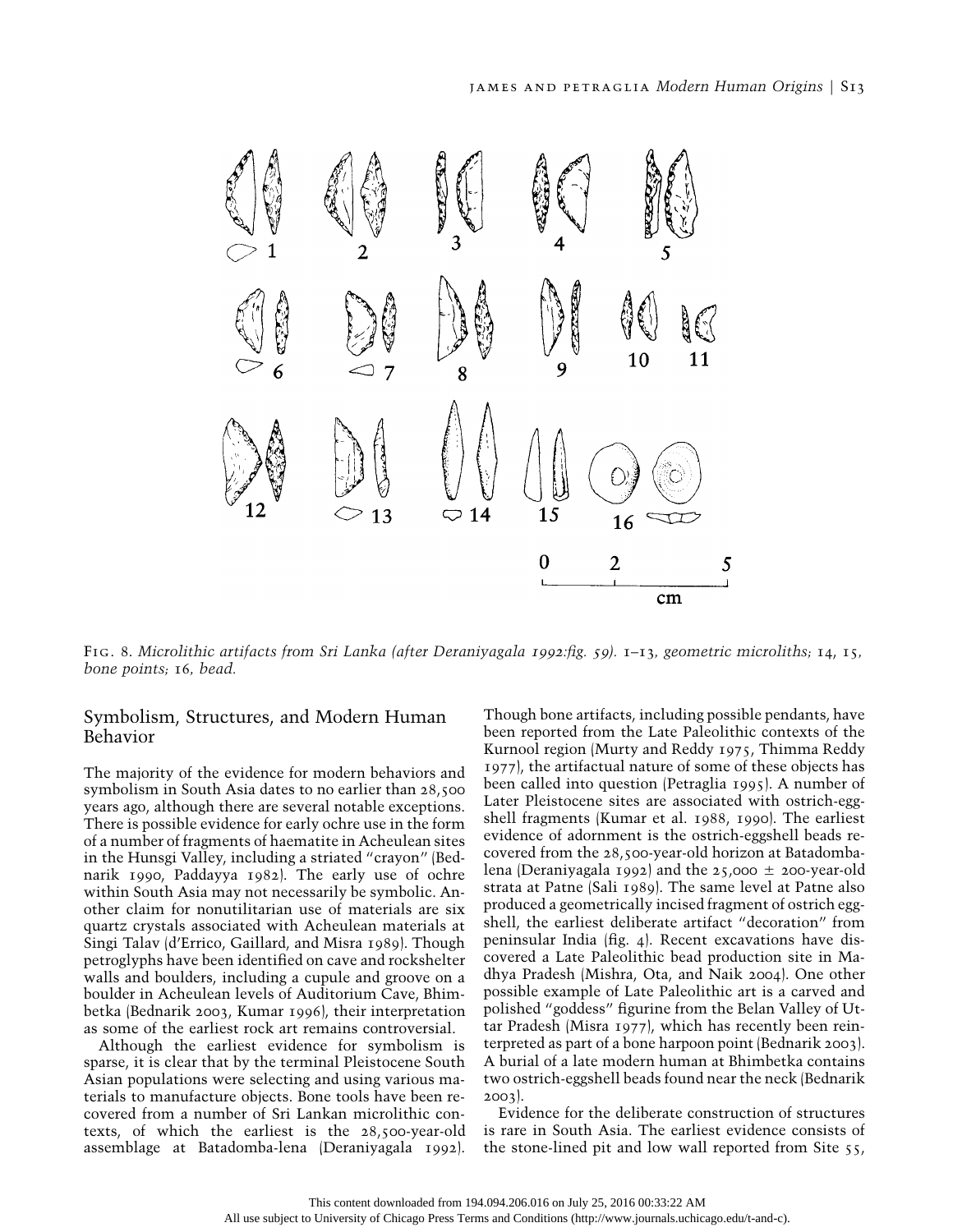Pakistan, and dated to 45,000 years ago (Dennell et al. 1992). Structures have also been reported from Bhimbetka (Misra 1989). A sandstone platform and curiously patterned rock discovered at the Late Paleolithic site of Baghor I have been interpreted (via the use of ethnographic comparisons) as the earliest "mother goddess" shrine in the subcontinent (Kenoyer et al. 1983).

The evidence for symbolic thought and, indeed, for the majority of the traits cited as evidence for modern human behavior is relatively sparse. The population of the region during the Late Paleolithic was clearly capable of explicitly symbolic behavior, leaving little doubt that the populations that produced these artifacts and sites were behaviorally modern, but there is no symbolic revolution of the kind that accompanies the Aurignacian in Europe. While differential survival (and, indeed, recovery) of artifacts may well play a role in the discrepancy, this cannot be the whole story. Given the considerable archaeological research that has occurred in South Asia during the past century, it seems reasonable to argue that the Late Paleolithic of the Indian subcontinent is unique. Despite the current "Upper Paleolithic" label, it is as different from the Upper Paleolithic of Europe as it is from the LSA of Africa.

In sum, modern human behavioral traits such as symbolic thought and the construction of structures appear to date to after ca. 45,000 years ago. A range of novel technologies characterizes the Late Paleolithic, including the manufacture of bone tools and geometric microliths by 28,500 years ago. The technological variability within this period needs to be further investigated, but the evidence suggests a diversification of modern human behaviors during the climatic oscillations of the Terminal Pleistocene. Other technological innovations, such as deliberate blade production, variability in flake reduction strategies, and geographical and chronological variability in the presence of retouched tool types, date to the Middle Paleolithic. The relationship between assemblage composition and resource availability in this period remains to be fully investigated. Chronological, geographical, and possible stylistic variation between lithic assemblages has been interpreted as signifying the presence of behavioral modernity within the MSA of Africa (McBrearty and Brooks 2000). The presence of similar variation within South Asia (James 2003) as well as Europe and the Near East suggests that such behaviors may not be uniquely human. The South Asian evidence for early deliberate blade production is consistent with the growing evidence for blade manufacture by hominin populations other than *H. sapiens* (Bar-Yosef and Kuhn 1999). The ability to produce a flexible technology that could be adapted to different ecological niches and tasks (which is presumably what such chronological and geographical variation would represent from an evolutionary perspective) was not limited to early anatomically modern humans. Instead, it formed part of the behavioral repertoire of related species such as the Neanderthals and the archaic hominin populations of South Asia.

### Hominin Dispersals

The evidence of local evolution of prepared-core technology from Late Acheulean assemblages in South Asia is inconsistent with the hypothesis that prepared-core technology arose in Africa and spread to the rest of the world with dispersing Middle Pleistocene populations. While the archaeological evidence from the Indian subcontinent cannot be used to argue that such population dispersals did not occur, if populations (such as *H. helmei* or early *H. sapiens*) with Middle Paleolithic technologies dispersed toward South Asia from the west (Lahr and Foley 1998, 2001) they would have encountered local populations (*H. heidelbergensis* or an unknown species) using Middle Paleolithic technologies.

A similar local development of technology seems to be indicated when the transition from the late Middle Paleolithic to the Late Paleolithic is considered, at least for some of the assemblages of the subcontinent. Given the date at which this transition appears to have occurred  $(ca. 45,000-28,500 \text{ years ago})$ , it seems logical that the replacement of archaic hominin populations by behaviorally modern *H. sapiens* should be marked by some distinct archaeological signal. Yet the archaeological record currently suggests no abrupt technological changes from the Late Acheulean through to the microlithic industries of the Terminal Pleistocene.

Multiple dispersals of anatomically modern humans from Africa remain the most parsimonious explanation for modern human diversity (e.g., Lahr and Foley 1994). *H. sapiens* colonized Australia at least 45,000–42,000 years ago (e.g., O'Connell and Allen 2004) and possibly earlier (e.g., Bowler et al. 2003). Archaeologists have also begun to document coastal occupations along the African (Walter et al. 2000) and Arabian (Petraglia and Alsharekh 2000) coasts, and, as indicated, South Asia has coastal and near-coastal sites that may be related to such dispersal events. This evidence increases the plausibility of the hypothesized dispersal of modern human populations from Africa and the initial colonization of South Asia and Australia via a "southern" or "coastal" route (e.g., Cann 2001, Lahr and Foley 1994, Stringer 2000). The genetic evidence is consistent with such an early dispersal into South Asia, though it cannot directly support it (e.g., Kivisild et al. 2003, Quintana-Murci et al. 2001, Redd and Stoneking 1999). Our hypothesis is that this initial dispersal reached South Asia during the Middle Paleolithic. Given that the earliest modern humans outside of Africa, at Qafzeh and Skhūl Caves in the Levant, were undoubtedly using a Middle Paleolithic technology, it is perhaps not surprising that the archaeological signal for such a dispersal is difficult to detect. Given the large size of the landmass and the use of similar technology, it is possible that the replacement event took longer in South Asia than elsewhere.

The Later Pleistocene archaeological record of the Indian subcontinent indicates increasing technological diversity. A number of innovations occur in the Later Pleistocene, such as the shift to prepared-core technology, an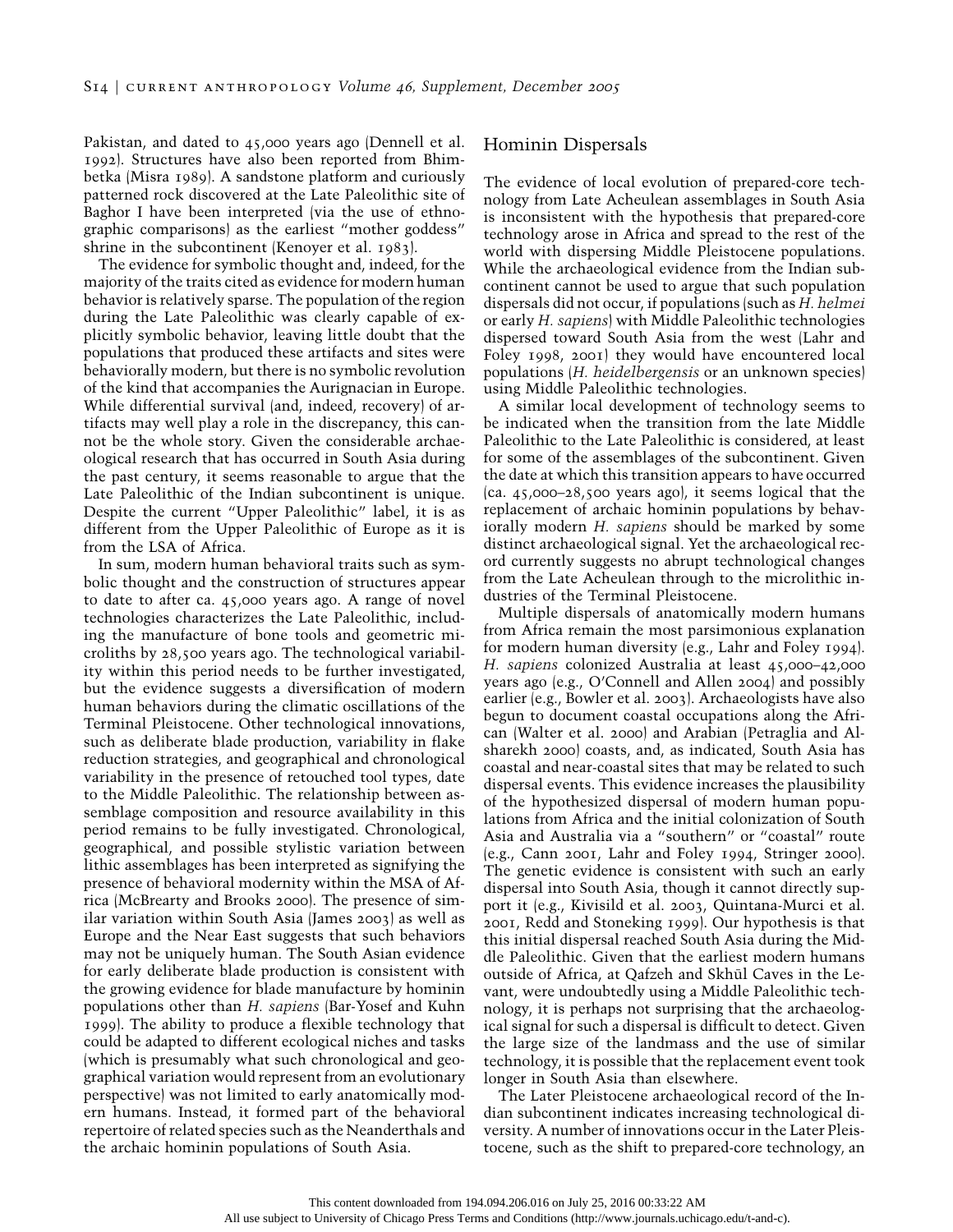increasing dependence on blade production, microliths, specialized tools, and self-adornment, but these appear gradually and sporadically. They do not provide a "marker" for the dispersal of anatomically modern humans. There is no "Upper Paleolithic revolution" like that seen in Europe (e.g., Mellars 2005) or even a clear change in technology coincident with the arrival of modern humans like that seen in East Asia (Gao and Norton 2002). The timing of some of these behavioral changes does, however, correspond with genetic evidence of demographic expansions in South Asia. The first production of explicitly symbolic artifacts (i.e., beads and "art"), the use of bone, and the first microlithic assemblages appear between 30,000 and 20,000 years ago, coinciding with a major expansion of human populations in the Indian subcontinent (Kivisild et al. 1999*b*).

### Conclusion

As currently understood, the archaeological record from Later Pleistocene South Asia has much to contribute to our understanding not only of what constitutes the material evidence for behavioral modernity but also of the ways in which culture is transformed by demographic processes. The hominins that occupied South Asia during the Later Pleistocene left behind a technologically diverse archaeological record that undoubtedly represents a palimpsest of different, flexible adaptive strategies to variable ecological niches. Evidence for the early intentional production of blades, early microlithic industries, and technology that varies over both time and space provides an intriguing glimpse of the way in which populations coped with fluctuating and often challenging environmental conditions. By the Last Glacial Maximum these populations were undoubtedly both anatomically and behaviorally modern, but the modern human behaviors exhibited were expressed in a way unique to the region. Overt symbolism, in terms of art and selfadornment, is relatively rare and appears relatively late in the record, coincident with evidence for population expansion within the subcontinent. Other aspects of modern behavior, such as structured site use, appear somewhat earlier. The roots of some of the more functional aspects of modern behavior may date to the Middle Paleolithic. These behaviors are also represented in the Levant and in Europe during this period and are plausibly interpreted as something that *H. sapiens* shared with closely related species. Because they are not unique to our species they should not, in our opinion, be considered as markers for behavioral modernity.

Modern humans colonized South Asia as part of an as yet undated expansion of *H. sapiens* from Africa. If the modern behavioral package can be taken as a marker for such dispersals, then the South Asian record should logically show similarities to the archaeological record of Europe rather than to Africa. But in contrast to that of Europe, this record contains no dramatic appearance of a technology such as the Aurignacian that fulfills the "fully modern behavior" criterion and could be linked to the expansion of *H. sapiens*. There is no clear evidence in the South Asian Middle Paleolithic for an early dispersal such as that suggested by some discussants of the genetic data (e.g., Oppenheimer 2003). Yet neither do the Late Paleolithic and the Indian subcontinent's precocious microlithic industries constitute a sudden break. The mosaic of industrial components suggests a gradual shift to intensive blade production, of which the development of microlithic technology seems to be a part. The increasing predominance of blades over flakes is related to the intensification of methods with their technological roots in the Middle Paleolithic. Until the appearance of geometric microliths, the degree of artifact standardization remains debatable, and, indeed, explicitly symbolic artifacts are rare.

A current theme in debates regarding the origin of modern human behavior is that explicit symbolism and complicated resource acquisition (expressed in the archaeological record as multicomponent tools, evidence of food not exploited before, and long-distance exchange networks) are perhaps the best indicators of behavioral modernity (e.g., Henshilwood and Marean 2003). The evidence for complex resource acquisition or at least the date of its origin remains controversial, even within Africa (Klein 2000 contra McBrearty and Brooks 2000), and further research is needed before answers can be ascertained from the South Asian record. Symbolic thought or at least evidence for explicit symbolism appears later in the South Asian record than in Africa or Europe, and when it does it appears gradually. This situation is much more like the African MSA, where Blombos Cave (e.g., Henshilwood et al. 2002, 2004) constitutes the best and some would argue the only evidence for symbolic thought associated with early anatomical moderns, than the sudden explosion that is seen with the arrival of the Aurignacian in Europe. This gradual appearance in South Asia has significant implications for the way we define "behavioral modernity."

If symbolic thought is indeed the best indicator of the presence of a modern brain, then the appearance of explicitly symbolic artifacts should serve as a proxy signal or marker for the arrival of *H. sapiens* in a given region. Such artifacts appeared gradually in Africa because this is where the modern mind likely evolved. The European record, with its sudden technological and symbolic "revolution" (Mellars 2005), represents the dispersal into the region of hominins with fully modern minds. But, as we have seen, the evidence for symbolic thought does not appear suddenly within South Asia. There are two possible reasons that this is the case.

First, it is possible that the members of our species that first colonized South Asia were not behaviorally modern—that they were incapable of fully symbolic thought. If behavioral modernity is indeed the result of a reasonably late neurological change (e.g., Klein 2000), then this is precisely what would be expected if the initial dispersal of modern humans into the area occurred prior to ca. 50,000 years ago. An early dispersal of modern humans into the Indian subcontinent is, in our view, the most parsimonious explanation of the available evi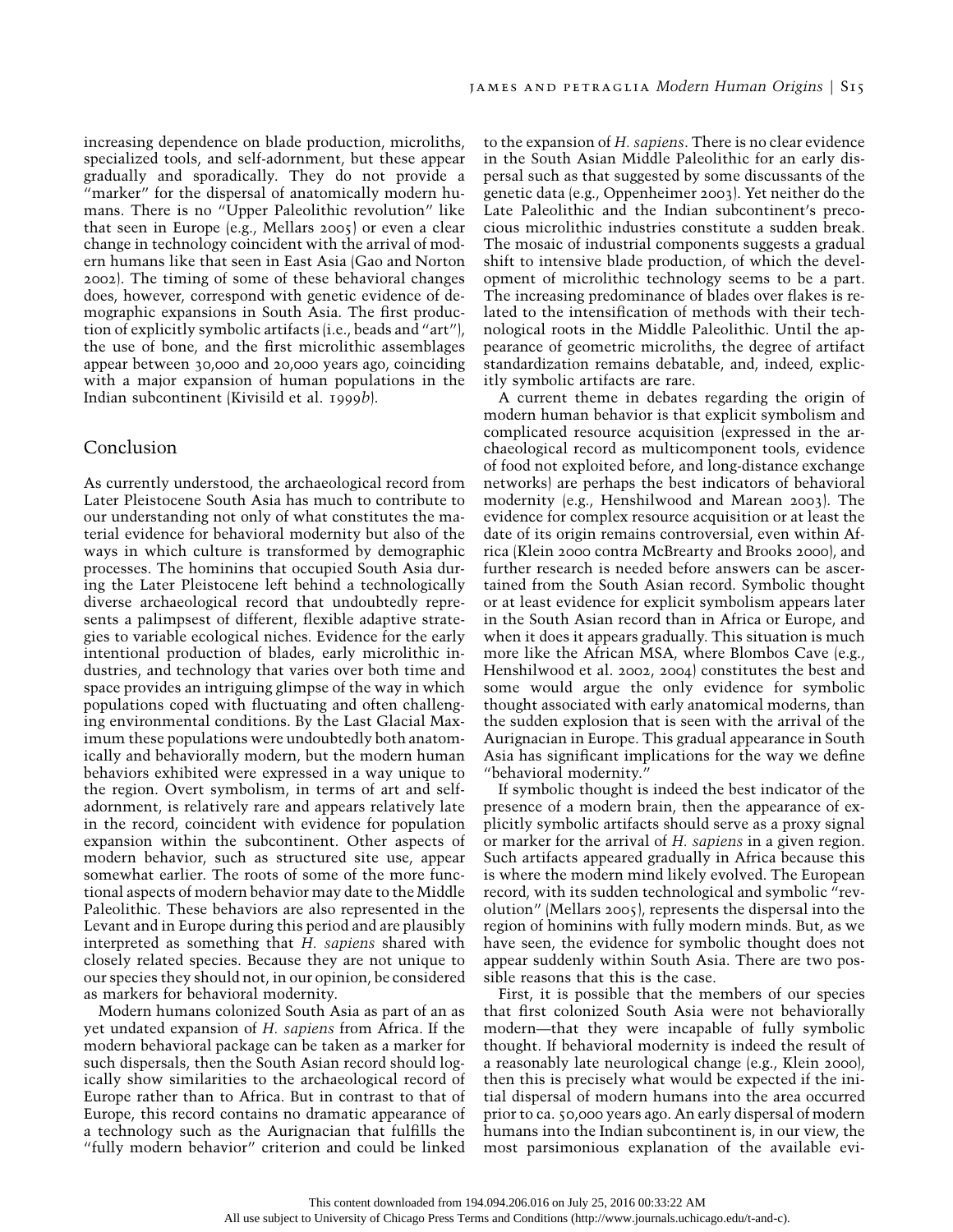dence, but on its own it cannot explain the eventual presence of behaviorally modern humans in the region. Either more cognitively able members of the same species replaced such initial colonizers after ca. 50,000 years ago (in which case we might expect some kind of archaeological marker) or such genetic/mental change occurred synchronously within *H. sapiens* populations in Africa and South Asia. Both of these explanations appear highly problematic. In our view it makes more sense to see the Middle Paleolithic colonizers of South Asia as both anatomically and cognitively modern.

The second possibility is equally applicable to an early dispersal into South Asia or a later one. Ethnographic studies have indicated that symbolic thought is one of the suite of behaviors that may well be unique to humans, as reflected by our need to create and manipulate identities and our incorporation of material culture into that process (e.g., Hodder 1982). But they also show that this behavior is not always expressed in the same way. To oversimplify, different cultures use different aspects of material culture in identity construction. Symbolic thought and, by extension, modern human behavior are not just represented by art or beads. Thus, while the appearance of such objects in the archaeological record indicates the presence of a modern mind, the lack of such objects cannot be taken to mean the absence of such a mind. The most parsimonious explanation for the absence of a correlation between the arrival of the modern humans in South Asia and the explosion of symbolic thought is that the latter is not being expressed in the form that we are expecting.

If this is indeed the case, the "Upper Paleolithic revolution" in Europe and the sporadic use of overtly symbolic artifacts in MSA Africa and, later, in South Asia are the result of something other than neurological change. Instead, it is probable that they are the result of particular demographic situations. The specific nature of these situations remains to be elaborated, but it is clear that population size plays a role in cultural change. By affecting the relative importance of natural selection or cultural drift, changes in population size will affect changes in material culture (Shennan 2000, 2001). It may well be that signaling identity (whether individual or group) through the use of ornaments or other forms of art is adaptive in situations in which there is competition for resources. But if cultural drift plays a bigger role in determining the contents of material culture (as it may well do in a small population) than natural selection, the behavior may not be expressed or may be expressed in another, less adaptive way (Shennan 2000).

The Later Pleistocene is characterized by climatic oscillations that must have influenced both the skills hominins needed to survive and their population size, but the hominin populations that inhabited South Asia were able to endure them. It is likely that marginal populations were forced to disperse or decrease in size during periods of resource scarcity. Especially harsh conditions may have contributed to the extinction of such populations. Crucially, however, such processes of extinction, growth, and dispersal must be viewed at a population rather than a species level. While climatic change affected population movements within the region, it would also have influenced the likelihood of population movement between South Asia and the rest of the Old World. Such demographic fluctuations were not restricted to South Asia, as the genetic evidence clearly shows (Forster 2004). Given the effect of demographic processes on cultural evolution and innovation, archaeologists have to be careful in selecting the traits considered representative of behavioral modernity. Until we understand how these processes influence material culture, creating a trait list of modern behaviors extrapolated from present-day hunter-gatherers or based on any one regional record is fraught with difficulty. To ascertain what makes modern humans unique from a behavioral perspective we need to understand the cognitive and behavioral capabilities of our closest relatives, including the archaic hominins that inhabited South Asia.

Further high-quality investigations are needed if such hypotheses are to be tested, and it is vital that this research continue not only in Europe and Africa but also in other areas of the world. This synthesis has indicated the enormous potential of South Asia for contributing to investigations into modern human origins and the evolution of behavior and the need to place the fossil, genetic, and archaeological records in a global framework. Ongoing research in South Asia may help to unravel the processes that are part of the modern behavioral package.

# Comments

21 vi 05

sophie a. de beaune *Universite´ Jean-Moulin, Lyon III, and UMR CNRS* <sup>7041</sup> *"Arche´ologies et Sciences de I'Antiquite´," Nanterre, France (sophie.de-beaune@mae.u-paris*10*.fr).*

This is a very interesting and stimulating article. I agree on the whole with the authors' conclusions but would like to express some reservations.

First of all, pointing out that, at sites such as Patne, the industries of the Middle and Upper Paleolithic display very similar knapping techniques, James and Petraglia suggest that some terminal Paleolithic industries developed from Middle Paleolithic ones. We do not know who was responsible for these South Asian industries or, in particular, who produced the Middle Paleolithic blades. It could have been archaic South Asian hominids.

Then, hypothesizing that modern humans reached South Asia during the Middle Paleolithic, they suggest that the absence of a "symbolic revolution" comparable to that which occurred in Europe and Africa was due to a particular demographic situation. I am not convinced by this argument, especially with regard to the supposed link between adornment and demography. Sparse populations living under harsh conditions with meager re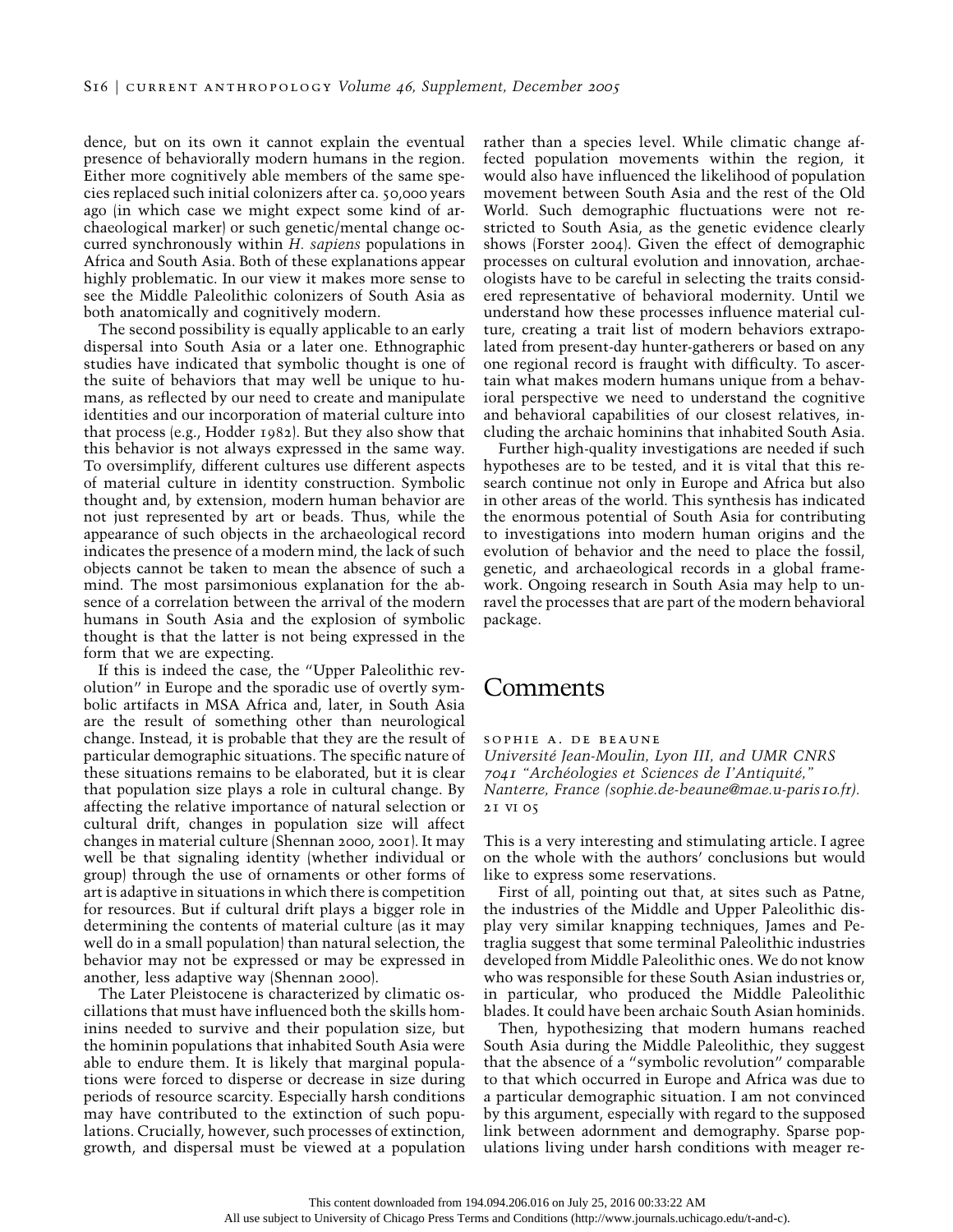sources would not necessarily have lacked adornment. While adornment is a marker of identity, it could have served to distinguish either people of two different communities or two persons from the same community.

Why not consider an encounter between archaic hominids and modern humans from Africa with exchange and reciprocal influences? This hypothesis would have the advantage of explaining the continuity between the Middle and the Upper Paleolithic. As James and Petraglia suggest, modern humans that reached the Indian subcontinent during the Middle Paleolithic would not yet have developed symbolic thought either in Europe (for good reason, not having reached it) or in Africa, and their industry would not have been very different from that of the local populations. This would explain why the remains of the Middle Paleolithic are similar to those of the Upper Paleolithic.

The scenario of exchange and reciprocal influence between local populations and newly arrived ones is not so incongruous if one examines what apparently happened in Europe with the Châtelperronian, which may be evidence of the confrontation of *Homo neanderthalensis* with *H. sapiens* arriving from the Near East via Central Europe. The differences between the original industry of the Neandertals—the Mousterian—and that of modern humans—the Aurignacian—were sufficiently marked to generate a new industry—the Châtelperronian—distinct from both.

The cultural change—with the appearance of bone tools, adornment, and so on—appeared in South Asia very much later than in Europe and in Africa and more gradually and tentatively, but if the South Asians' technology was well adapted to the environmental conditions, why would they have changed it? It is not that they had not developed symbolic thought, much less that they were incapable of it. It is important not to confuse cognitive capacities with the archaeological evidence for those capacities. I am thinking in particular of what Raymond Aron called the "retrospective illusion": why would modern humans have had to develop bone tools and adornment if they did not need them? While we are inclined to think that they ought to have done so, it is because we have difficulty imagining populations of modern humans that lacked these innovations. But technical and symbolic evolution is not inevitable.

We can ask ourselves why these improvements appeared around 28,500 years ago (the date of the earliest evidence of adornment, from the ancient horizon of Batadombalena). It may be that these innovations are not necessarily the result of an encounter between populations from the west and local South Asian populations; it could be simply convergence. Just as the invention of agriculture and animal husbandry occurred in many places in the world in the course of two or three millennia, so, perhaps, could better exploitation of organic and mineral materials—with the invention of bone tools and the improvement of the lithic industry.

At present, James and Petraglia's explanation for the emergence of new technical and symbolic behaviors does not seem to me more convincing than the other environmental arguments traditionally advanced. While I agree with them about the role of population growth in cultural change, it is for different reasons. I have elsewhere developed a proposal with regard to the cognitive conditions for invention or innovation (de Beaune 2003, 2004). It is apparent that modern humans and some of their predecessors already had the cognitive equipment necessary for the production of a new idea, but it is not enough for an invention to exist for it to be adopted and spread. Many researchers have examined the conditions, both social and technical or psychological, for the adoption of an innovation or an invention. Given that the archaeological finds reflect events that were extremely discontinuous, one can admit that the wide distribution of a phenomenon—whether a technique or anything else—indicates that it has passed the test for adoption. I suggest, therefore, that population density could have favored technical and/or "symbolic" innovations in that the conditions for the emergence of new ideas were intensified by the size of the population and the increased probability of contacts between different groups rather than because of any competition for resources.

#### robin dennell

*Department of Archaeology, University of Sheffield, Northgate House, West Street, Sheffield SI* <sup>4</sup>*ET, UK (r.dennell@sheffield.ac.uk).* 9 vii 05

James and Petraglia should be congratulated on incorporating South Asia into debates about the origins of modern human behaviour. Given the size and location of this region halfway across Asia, it deserves attention as a critically important area. The best part of the paper is the discussion of the Indian late Lower and Middle Palaeolithic. They correctly highlight the scarcity of reliable dates between 400,000 and 30,000 years ago. My prediction is that as the dating improves, the Indian Middle Palaeolithic will probably acquire the same geographical variation and temporal patterning as in the Levant and extend back to  $>$ 200,000 years ago. A major omission is a table of available South Asian absolute dates  $>$ 30,000 years ago and a discussion of their reliability, especially those  $>100,000$  years ago obtained in the 1980s, which are probably minima. Nevertheless, they argue strongly that both the Middle and Upper Palaeolithic in South Asia are local developments and not the products of immigrant African populations.

The paper is less successful in situating the South Asian evidence within a scenario whereby modern humans dispersed out of Africa. Having concluded that there is no evidence that modern humans dispersed at the beginning and end of the Middle Palaeolithic in South Asia, the authors suggest that "an early dispersal of modern humans . . . is the most parsimonious explanation of the available evidence." It is unclear when this dispersal supposedly occurred. The authors appear to contradict themselves by saying "Our hypothesis is that this initial dispersal reached South Asia during the Middle Paleolithic" (and mentioning "Middle Paleolithic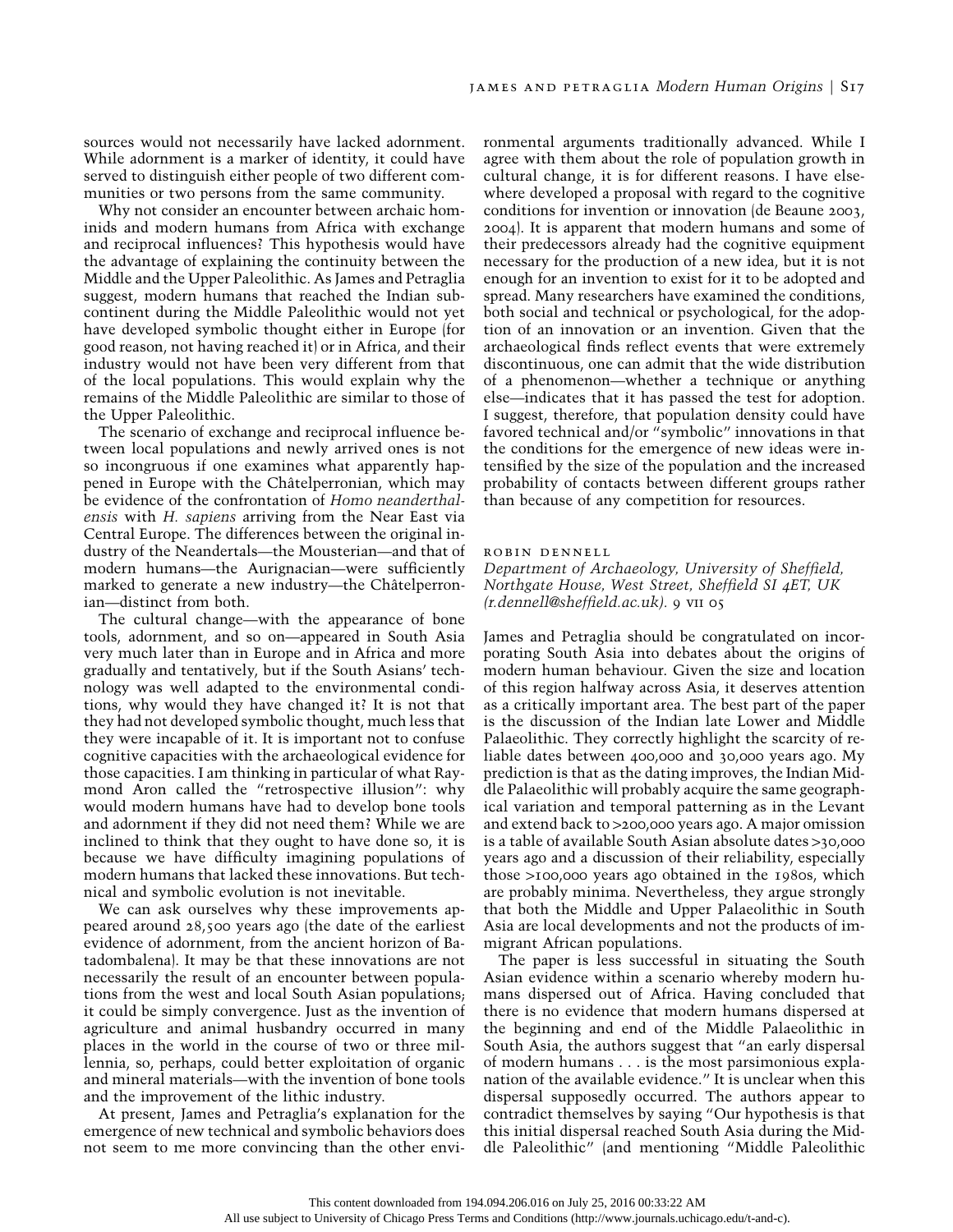colonizers") but also "There is no clear evidence within the South Asian Middle Paleolithic for an early dispersal." Do they therefore mean that this dispersal happened earlier, in the later part of the Lower Palaeolithic? Or that evidence for it has not yet been but eventually will be found in the Middle Palaeolithic?

Three problems with suggestions that modern humans migrated out of Africa and into South Asia during the late Lower and Middle Palaeolithic are not fully addressed: (1) their own assessment that the South Asian Middle and Upper Palaeolithic were locally derived, (2) the fact that in the Levant the late Lower Palaeolithic Yabrudian, the Middle Palaeolithic Levallois-Mousterian (used by both Neanderthals and anatomically modern humans), and the earliest Upper Palaeolithic assemblages are also distinctly non-African beyond the level of the techno-complex (see, e.g., Marks 1992), and (3) the absence of skeletal evidence that anatomically modern humans actually *originated* in Africa. Whilst we know that modern humans were in Africa ca. 200,000 years ago, we do not know if they were in Southwestern or South Asia at that time. In Southwestern Asia the only relevant Middle Pleistocene fossil hominin specimen is from Zuttiyeh Cave, Israel, which is dated to 164,000  $\pm$  21,000 years ago (Schwarcz, Goldberg, and Blackwell 1980) but is probably twice that age (Bar-Yosef 1998*b*:167). As "virtually every opinion possible" (Sohn and Wolpoff 1993:335) has been expressed about its identity, it is also not particularly diagnostic. In South Asia, the only Middle Pleistocene fossil hominin specimen is from Narmada. James and Petraglia cite Rightmire (2001: 128) as attributing it to *H. heidelbergensis,* but they may have meant Cameron, Patnaik, and Sahni (2004). Rightmire in fact cites Kennedy et al.(1991) for the identification of the Narmada specimen as *H. heidelbergensis,* but, confusingly, Kennedy et al. concluded that the Narmada specimen belonged to an early ("archaic") *H. sapiens.* This latter identification would of course greatly strengthen the case that modernity was indigenous to South Asia. The more important point here is the gap in the South Asian fossil hominin record between Narmada and the next youngest, which are the Sri Lankan specimens of modern humans at ca. 30,000 years ago. As James and Petraglia state, we do not know which hominin(s) made the South Asian Middle Palaeolithic. Until we have hominin skeletal data for ca. 100,000–250,000 years ago from Southwestern and South Asia, we cannot be certain that *H. sapiens* originated in Africa, and, for all we know, Southwestern and South Asia 150,000–200,000 years ago may have been teeming with anatomically modern humans. The crux of the issue, as James and Petraglia recognize, is that we still lack indicators of "modern" behaviour that are archaeologically visible and unique to *H. sapiens.* They are probably correct in highlighting the importance of local demographic factors in making the capacity for "modern" behaviour archaeologically explicit and common, and that suggestion offers a useful way forward. What is evident is that claims for dispersals of modern humans from Africa that are based on inferences from modern genetic studies are not confirmed by the Palaeolithic records of either Southwestern or South Asia, and we are far from being able to integrate the evidence of and claims for archaeological, anatomical, and genetic "modernity."

### toomas kivisild

*Department of Evolutionary Biology, Institute of Molecular and Cell Biology, Faculty of Biology and Geography, University of Tartu Estonian Biocentre, Riia Str.* 23, <sup>51010</sup> *Tartu, Estonia (tkivisil@ebc.ee).* 8 vii 05

James and Petraglia present a summary of recent progress in archaeological research in South Asia and a synthesis of the existing genetic, climatic, anthropological, and archaeological data on the critical time frame in which Eurasia was likely settled by anatomically modern humans. The heart of the matter is an understanding and reevaluation of some of the basic concepts of South Asian archaeology in a global context, including modern human behavior, the cultural shift(s) toward it, and the geographic spread of its manifestations. According to the "classical" view, blade technology in India is classified as Upper Palaeolithic, with the implicit assumption that it is derived from the culture arising first in the Near East and expanding approximately 40,000 years ago toward Europe. James and Petraglia argue, on the basis of the wide diversity of Late Pleistocene lithic tools in South Asia, the continuity of Middle and Upper Palaeolithic sites, and their distinctiveness from the contemporary artifacts of the Near East and Europe, that the South Asian "Upper Palaeolithic" developed largely from local roots. This suggestion contests the view that the origin of modern humans and their global spread were based on a dramatic shift in human behavior toward modernity recognizable through a package involving symbolic art, long-range exchange networks, and standardized technologies. Such a package, in theory (Klein 2000), would provide a reasonable explanation for the success of modern human expansion from the northeast corner of Africa through the Near East to replace the world's preexisting hominin populations. What does not fit this model, however, is the evidence of the restricted occurrence of this cultural package. Late Pleistocene sites in Asia and Australia associated with anatomically modern humans have produced mostly Middle Palaeolithic artifacts. James and Petraglia explain the appearance and success of the Upper Palaeolithic cultural package in the Near East in terms of demographic factors. Once the behavioral implications of the package have been neutralized, however, what cultural evidence is left to support the Northeast African exit route for modern humans in Eurasia? What remains confusing about James and Petraglia's synthesis is the discussion in support of multiple dispersals, where they note that the genetic evidence is consistent with but does not directly support the idea of a southern route of dispersal into South Asia. While genetic dating has its challenges, the phylogeographic evidence from mitochondrial DNA and Y-chromosome studies provides support for a single southern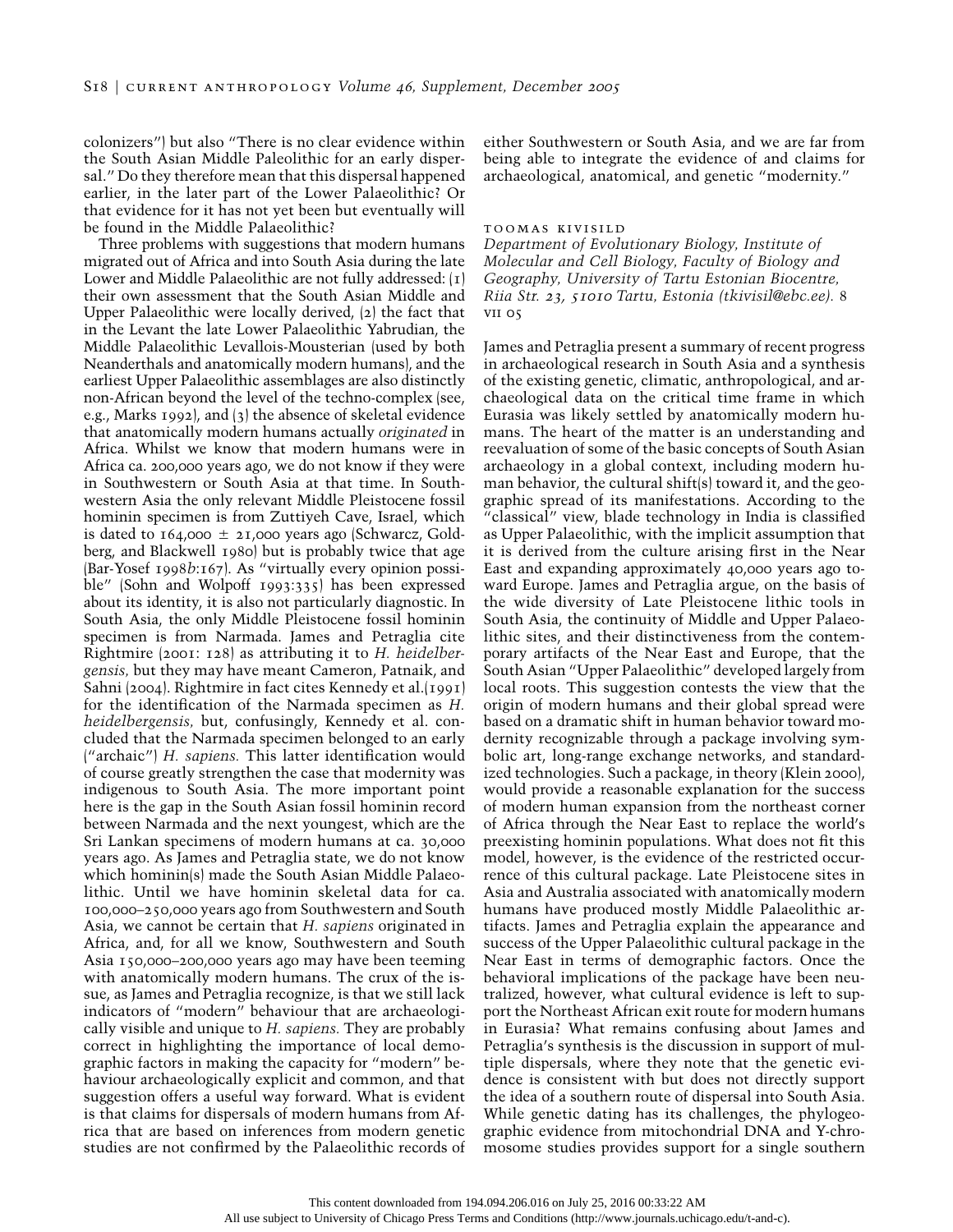route (Endicott et al. 2003*a*, Forster and Matsumura 2005, Kivisild et al. 2003, Macaulay et al. 2005, Oppenheimer 2003, Thangaraj et al. 2005). Another Late Pleistocene dispersal, likely via the Northeast African exit route, would be supported by the evidence of particular Y-chromosome lineages, but this clearly refers to a much later period (Cruciani et al. 2004, Semino et al. 2004). Thus, as far as the genetic data are concerned, there is indeed support for multiple Late Pleistocene dispersals from Africa but only a single route for the initial expansion of modern humans outside Africa.

James and Petraglia summarize the evidence for a gradual evolution of lithic technologies in South Asia from prepared-core toward the Upper Palaeolithic. Preparedcore technology has been found not only in association with modern humans but also in sites dated to more than 100,000–200,000 years ago that are associated with archaic human populations. Therefore, as they note, this technology does not allow us to distinguish between anatomically modern and nonmodern populations. Thus the discussion of the possibility that the large landmass of the Indian subcontinent may have been the reason the replacement event took longer in South Asia becomes a circular return to the model in which the Upper Palaeolithic package defines who is modern and who is not. Would it be implausible, then, given the cultural similarity of different hominin populations in the Late Pleistocene and their ordinary potential to become "modern," that the initial dispersal from Africa along the southern route carried predominantly the same prepared-core technology with some elements of the Upper Palaeolithic package that rather quickly, by cultural adaptation or drift, became dominant in the West while the South Asian populations had more time to channel their cultural richness toward one mainstream technology?

### ravi korisettar

*Department of History and Archaeology, Karnatak University, Dharwad, Karnataka* 580 <sup>003</sup>*, India (korisettar@yahoo.com).* 14 vii 05

James and Petraglia present a refreshing summary of the Middle Palaeolithic of the Indian subcontinent and focus attention on the dispersal events of modern humans into the subcontinent. While I agree with many of their propositions, I wish to draw attention to the value of the geologic and geomorphic record for understanding evolutionary processes.

I have explained the differential distribution of Palaeolithic sites in terms of a "basin" model emphasizing the existence of core and peripheral areas and a network of dispersal routes (Korisettar 2004). Some of the basins present continuous cultural development while others show variations in site density and lithic assemblage character and composition over time, as indicated in James and Petraglia's summary. Does this reflect the timing of human colonization of the subcontinent and the habitability of various habitats? Though James and Petraglia have included my model in their review, their literal translation of the Purana and Gondwana Basins as "ancient basins" is a distortion. The Asian landmass, particularly outside of the Himalayan geosyncline and the Quaternary fluvial basins, is largely made up of very ancient geological formations, hence the phrase "ancient basins" for the Purana and Gondwana Basins is inappropriate. The Palaeolithic succession in these basins is continuous and the density of sites relatively greater than in others. The parameters most important for the survival of hominins in these basins are (*a*) their geological and geotectonic framework, (*b*) the availability of perennial fresh water and raw materials, and (*c*) the high biomass of a variety of food resources. Regional diversity appears to reflect the adaptation of hominins to the savanna ecosystems.

The monsoon system governs the availability of fresh water across the peninsular landmass. Groundwater movement and the permeability of rocks must have facilitated higher water-table conditions during the Pleistocene, with a highly water-saturated vadose zone that was critical to the prevalence of swampy and ponded surface-water resources across the landmass. Dyke swarms were potential areas of high water table, and the consequent spring activity continued to provide fresh water during the intervening monsoon seasons. This aspect of the habitability of landscapes is of paramount importance for the reconstruction of dispersal routes and consequent colonization patterns of hominins during the Pleistocene.

The argument that prepared-core technology was part of a dispersal event of modern humans out of Africa warrants careful scrutiny. While technological changes may be related to population movements, prepared-core technology must be considered a response to environmental change. Moreover, researchers arguing for southern dispersals seem to overlook the discontinuous distribution of Acheulean and Middle Palaeolithic sites along the coasts of the Indian peninsula. Most Middle Palaeolithic sites along the Saurashtra littoral in Gujarat are associated with lowered sea level in the Late Quaternary, and much the same is the case with Acheulean sites from this region, which are located 20–30 km from the coast. The evidence from the Kerala coast is nondiagnostic, and along the western seaboard there is a lack of Pleistocene sites. Coastal environments are generally devoid of fresh water and associated food resources. The dearth of hard rock outcrops would also have been a deterrent. On the plains of Tamil Nadu there is evidence of the Middle Palaeolithic, but this is in the region north of the Kaveri Valley, associated with a Gondwana basin. The north-eastern regions of the subcontinent were difficult to negotiate, and the Palaeolithic is not yet documented from this region. That the transcontinental routes were apparently more convenient is indicated by the Early and Middle Palaeolithic evidence from the Central Himalayan regions of Ladakh and Nepal (Corvinus 1995, Sharma 1995, Korisettar and Rajaguru 1998).

I suspect that the dispersal routes of archaic and modern human populations were similar and that the Purana and Gondwana Basins were areas of interaction and com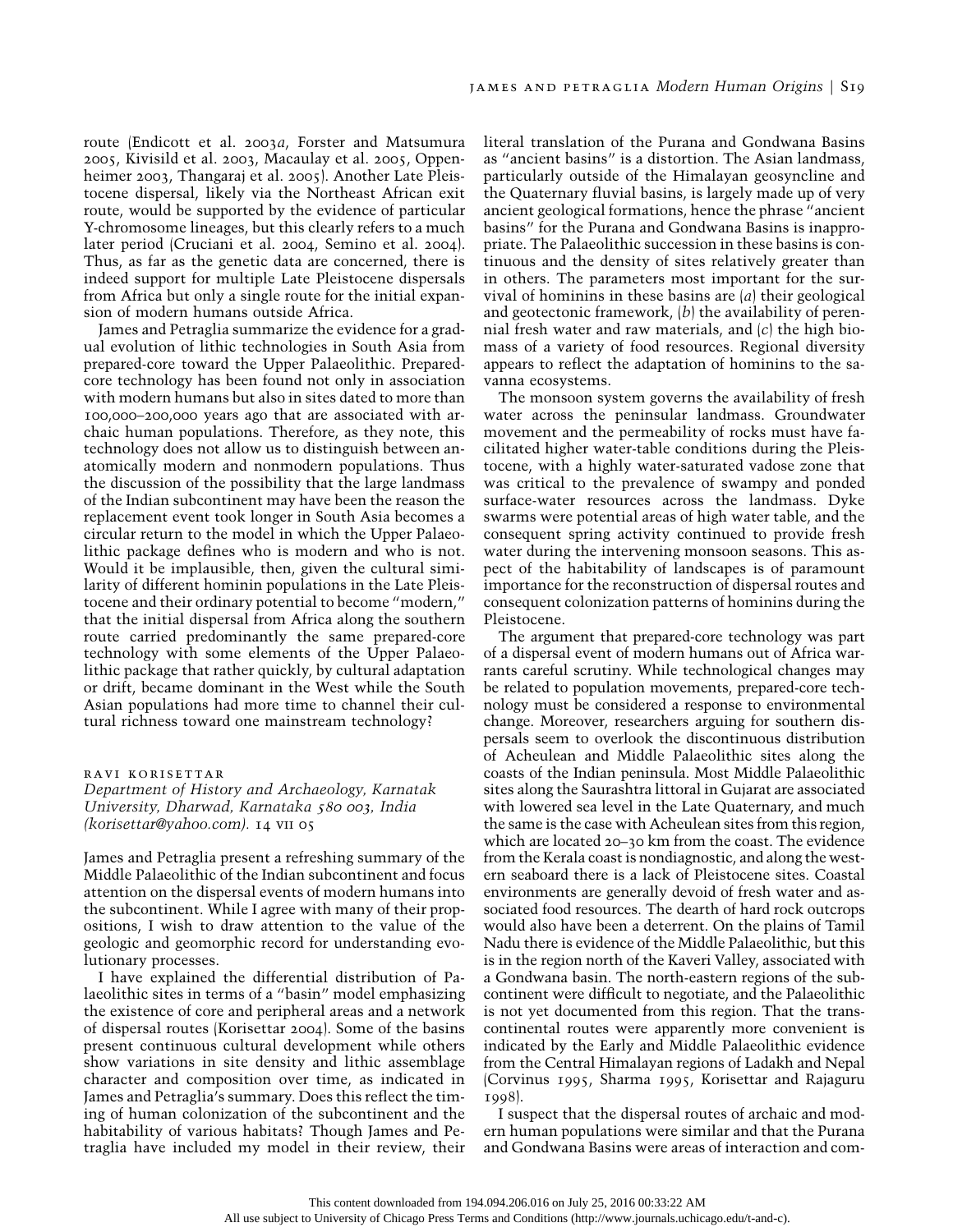petition between hominin species. Research in these basins is needed to reconstruct the processes of replacement and to explain the diversity of the Later Pleistocene lithic assemblages. The Vindhyan Basin of central India appears to hold the key. The core areas were interconnected, and that facilitated the dispersal of the smaller hominin populations in time and space. The Later Pleistocene witnessed increased monsoon precipitation across the peninsula, though in consonance with global climatic changes. The regions adjacent to the Purana and Gondwana Basins, with a variety of cryptocrystalline mineral resources suitable for blade and bladelet technologies, began to attract populations because of their swamps and shallow bodies of water. Periodic shifts in the monsoon belts during the Pleistocene would have caused changes in the savanna biomass and necessitated hominin responses. One observes a gradual evolution of the Middle Palaeolithic assemblages towards the Upper Palaeolithic in the Vindhyas and in the lower Eastern Ghats (on the southeast coast), but this is not the case in the Deccan volcanic province of western India, where the tendency towards microlithization is quite early. This article's synthesis of the material cultural evidence drawn together from a widely scattered literature is a beginning for the assessment of the Indian Later Pleistocene record and its placement in global context.

#### john r. lukacs

*Department of Anthropology, University of Oregon, Eugene, OR* 97403-1218*, U.S.A. (jrlukacs@darkwing. uoregon.edu).* 19 vii 05

James and Petraglia cogently evaluate a poorly understood period of South Asian prehistory and offer provocative proposals regarding human dispersal and the origin of modern behavior. The problems addressed include two main issues of general interest: the origin of modern human behavior in South Asia and the nature of the evidence for an early southern dispersal from Africa through South Asia to Australia. The authors commendably adopt a comprehensive theoretical perspective that embraces molecular genetics, paleontology, and archaeology, but South Asia presents serious practical limitations to the application of holistic and integrative research strategies when complex issues such as these are considered. The near absence of a Pleistocene hominin fossil record and the paucity of high-quality, independently verified chronometric dates make it difficult to achieve a biological perspective on dispersal and to interpret variability in tool assemblages through space and time.

Themes of continuity and diversity are not uncommon in James and Petraglia's analysis, but the implications of these patterns are not always clear. For example, are the differences in the abundance of points between the northwest and north-central regions and the southeast due to adaptation, resource availability, or tradition? Regional continuities in lithic technology suggest that indigenous cultural developments are an important aspect of South Asian cultural history. The origin of "preparedcore" methods at Kaladgi from the preceding Acheulean and the absence of a sudden shift to "classic prismatic" cores of Patne with the onset of the Late Paleolithic are notable examples.

Archaeological evidence for modern human behavior in South Asia is relatively sparse and relatively late and lacks the "revolutionary" character of the Aurignacian in Europe. James and Petraglia suggest that the reason for this is that "it is not being expressed in the form that we are expecting." This is interesting proposal for which parallels exist much later in South Asian prehistory. At the third-millennium urban site of Harappa, for example, material symbols of social or economic stratification are infrequent and subtle, in dramatic contrast to the situation in the contemporaneous cultures of Egypt or Mesopotamia (Possehl 2002). The authors regard the disconnect between the appearance of human behavioral modernity in South Asia and archaeological manifestations of explicit symbolism as linked to demographic variables and resource competition, which are subject to long- and short-term fluctuations in climate and may not have crossed some unknown demographic threshold until late in prehistory.

Two biological approaches to these issues that have been underutilized are the dental anthropology and skeletal biology of post-Pleistocene populations of South Asia. Decorative modification of anterior teeth may result in distinctive tooth shapes and surface designs or provide space for the attachment of stylish dental inlays. Dental modifications may be created using fundamental technologies by filing or incising, and these modifications may serve as symbols of status or group membership (Alt and Pinchler 1998, Milner and Larsen 1991). The maxillary dental arcade of burial 4 from Bhimbetka II B-33 exhibits linear vertical grooves, providing a rare but instructive example of intentional modification of anterior teeth from ca. 8,000 BP (Kennedy, Misra, and Burrow 1981). Another approach involves the use of genetically influenced variations of dental morphology to assess the degree of relationship between living and prehistoric populations. The distribution and frequency of dental traits within and among populations provide valuable evidence from which population relationships and dispersal routes can be inferred. Global variation in dental morphology has been summarized (Scott and Turner 1997), and special problems of human population history such as the Asian origin of native Americans (Turner 1985) and the recognition that the Asian population may be subdivided into northern (Sinodont) and southeastern (Sundadont) groups with different phenotypic dental patterns represent notable achievements (Turner 1990). Variation in dental morphology of living and prehistoric peoples of South Asia has been extensively documented and specific issues of biological continuity or regional variation addressed (Hawkey 1998, Hemphill, Lukacs, and Kennedy 1991, Lukacs and Hemphill 1991, Lukacs, Hemphill, and Walimbe 1998). Morphological variations of the dentition among living tribes and castes and among archaeologically derived prehistoric populations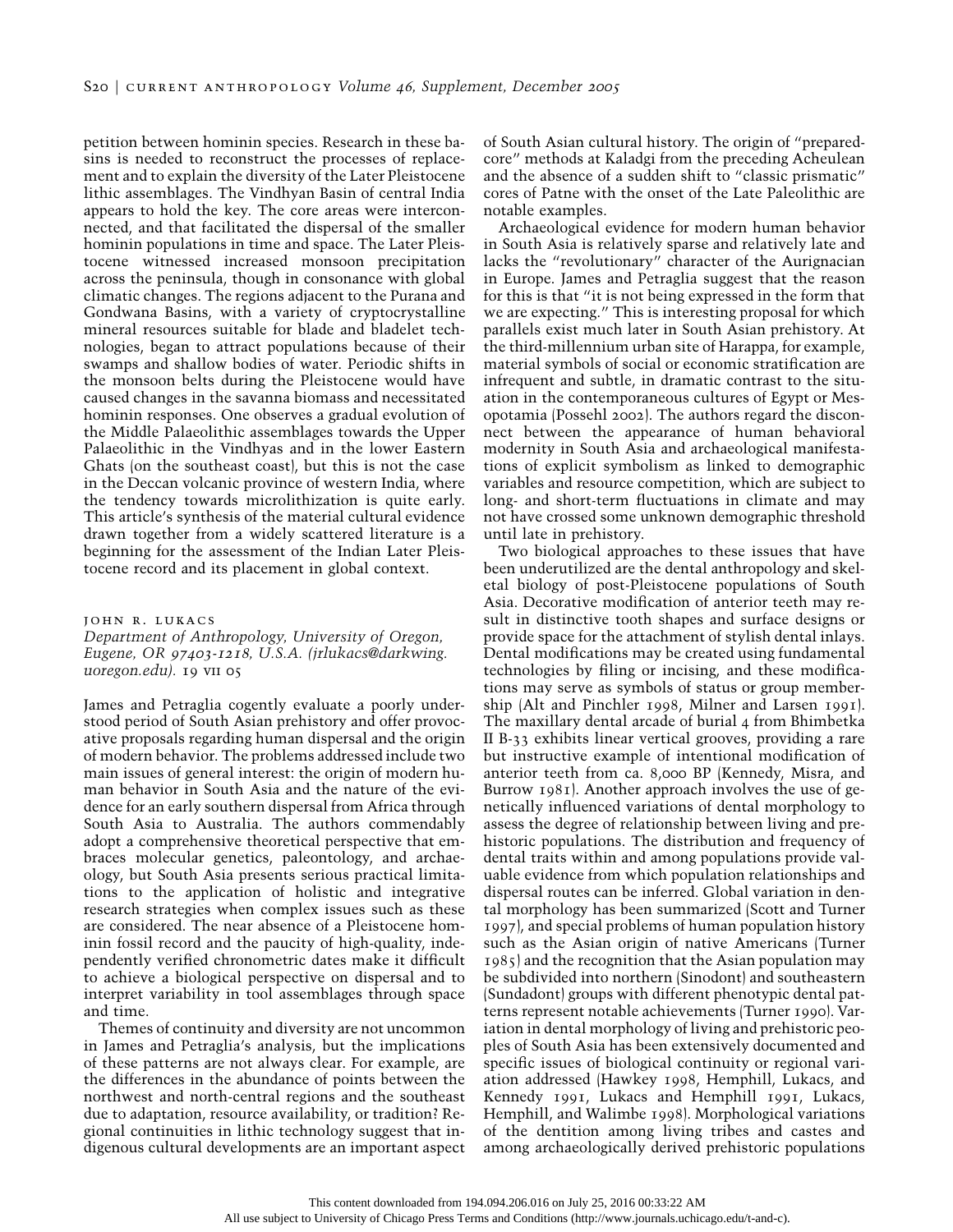in South Asia have the potential to make significant contributions to our understanding of routes of biogeographic dispersal and modern human origins in South Asia (Lukacs 2006). A carefully designed synthetic reappraisal of post-Pleistocene human dental variation in South Asia will help to resolve these issues with human biological data.

James and Petraglia conclude by calling attention to the enormous potential of South Asia for contributing to investigations into modern human origins and the evolution of behavior. This assertion echos the sentiments of many South Asian archaeologists and anthropologists. The subcontinent also presents obstacles to research that require creative and ingenious methods and designs. Uncovering the palimpsest of South Asian population and culture history will provide rich rewards for scholars possessing ample doses of cleverness, industry, and persistence.

### v. n. misra

*G-*2*, B Wing, Ganga Park, Mundhwa Road, Pune* <sup>411</sup> 036*, India (misravn@vsnl.net).* 13 vi 05

I agree with James and Petraglia that there is no change in the South Asian archaeological record which can be interpreted to indicate the appearance of anatomically modern humans around the time when they are believed to have colonized South Asia. The prepared-core technique is present in its fully developed form in a number of late Acheulian industries in the Gambhiri and the Luni Valley, in the Bhimbetka rockshelters and a number of open-air sites, and in the Tirupati and Hunsgi-Baichbal Valleys. Handaxes and cleavers also persist in some Middle Palaeolithic industries. Although blades become common only in the Upper Palaeolithic and the Mesolithic, fairly good blades are present in the Late Acheulian and Middle Palaeolithic assemblages at Bhimbetka and other sites.

A number of new cultural traits appear, however, in the later part of the Upper Pleistocene and early Holocene, including developed blade technology, bone and antler tools, the bow and arrow. haematite, art, ornaments, intentional disposal of the dead, and regular use of fire. Blades are made from prismatic cores by the pressure technique. Backed blade variants characterize the Upper Palaeolithic assemblages of the Eastern Ghats in Kurnool and Chittoor Districts, and an assemblage of long plain, backed, truncated and serrated blades, scalene triangles, and trapezes is known from the Upper/Epi-Palaeolithic site of Baghor I in the Son Valley.

The earliest evidence of art is dated to about 30,000 years BP at the Upper Palaeolithic site of Patne in the form of ostrich-eggshell pieces engraved with a crisscross design. Paintings from a large number of rockshelters in central India are radiocarbon-dated to the Mesolithic but, considering their geographical spread, large number, and maturity of style, surely have their beginnings in the Upper Palaeolithic. The earliest ornaments are ostrich-eggshell beads from the Upper Palaeolithic at Patne and Bhimbetka. Discs cut from antler for use as earrings and components of necklaces are found with human burials at the Mesolithic site of Mahadaha in the Ganga Valley. Teeth of one of the Mesolithic skeletons at Bhimbetka bear deeply incised lines.

The earliest human burials and microlithic industries in South Asia appear in southern Sri Lanka around 34,000 BP, but as humans could have reached there only from India we can assume that burials and microlithic industries of at least the same age also existed in India. The microliths of Sri Lanka are mostly made on flakes and comprise mainly unstandardized forms of scrapers, cutters, points, etc., geometric types being present only in an amorphous form. Most of the Indian microliths, in contrast, are mass-produced microblades converted into highly developed tool forms characterized by perfect symmetry of shape and fine retouch. There are many depictions in central Indian rock paintings of the use of geometric microliths as tips and barbs of arrowheads and spearheads and of the hunting of large and medium-sized animals with bow and arrow and spear.

Perforated stone discs believed to have been used as mace heads have been found at a number of Mesolithic sites and may also have been used for hunting. Shallow querns and flat upper grinding stones are also found. The use of advanced technology would have increased the availability of food and, in conjunction with the increased food resources produced by enhanced rainfall, must have contributed to the increase in population reflected in the significant increase in the number of archaeological sites. Human burials have been found at several Mesolithic sites in Gujarat, Rajasthan, Madhya Pradesh, and Uttar Pradesh. In the last-named state they occur in large cemeteries and suggest at least seasonal sedentary settlement.

The period from about 40,000 BP to 10,000 BP witnessed a number of innovations. To what extent they were introduced by newly arrived modern humans is impossible to say. According to James and Petraglia, the timing of some of these behavioural changes corresponds with the demographic expansions proposed by Kivisild et al., but the archaeological evidence from India does not show any such expansion. It is only during the Mesolithic that a remarkable expansion is evident.

The earliest stone tool industries of Australia have little in common with the contemporary Middle Palaeolithic industries of South Asia. Their typology is entirely different, and there is no evidence in them of the use of the Levallois technique. As regards the later Small Tool Tradition, the only feature it shares with the South Asian Holocene industries is microliths. However, Australian microliths are almost entirely made on flakes and lack evolved geometric forms. More important, the bow and arrow never reached Australia. Indian microlithic technology is therefore unlikely to be the source of Australian microliths. The Australian dingo, which is anatomically very close to the Indian pariah dog and to Southeast Asian dogs, is believed to have been introduced into Australia from nearby regions such as Borneo, where the domestic dog was known by about 4,500 BP.

This content downloaded from 194.094.206.016 on July 25, 2016 00:33:22 AM All use subject to University of Chicago Press Terms and Conditions (http://www.journals.uchicago.edu/t-and-c).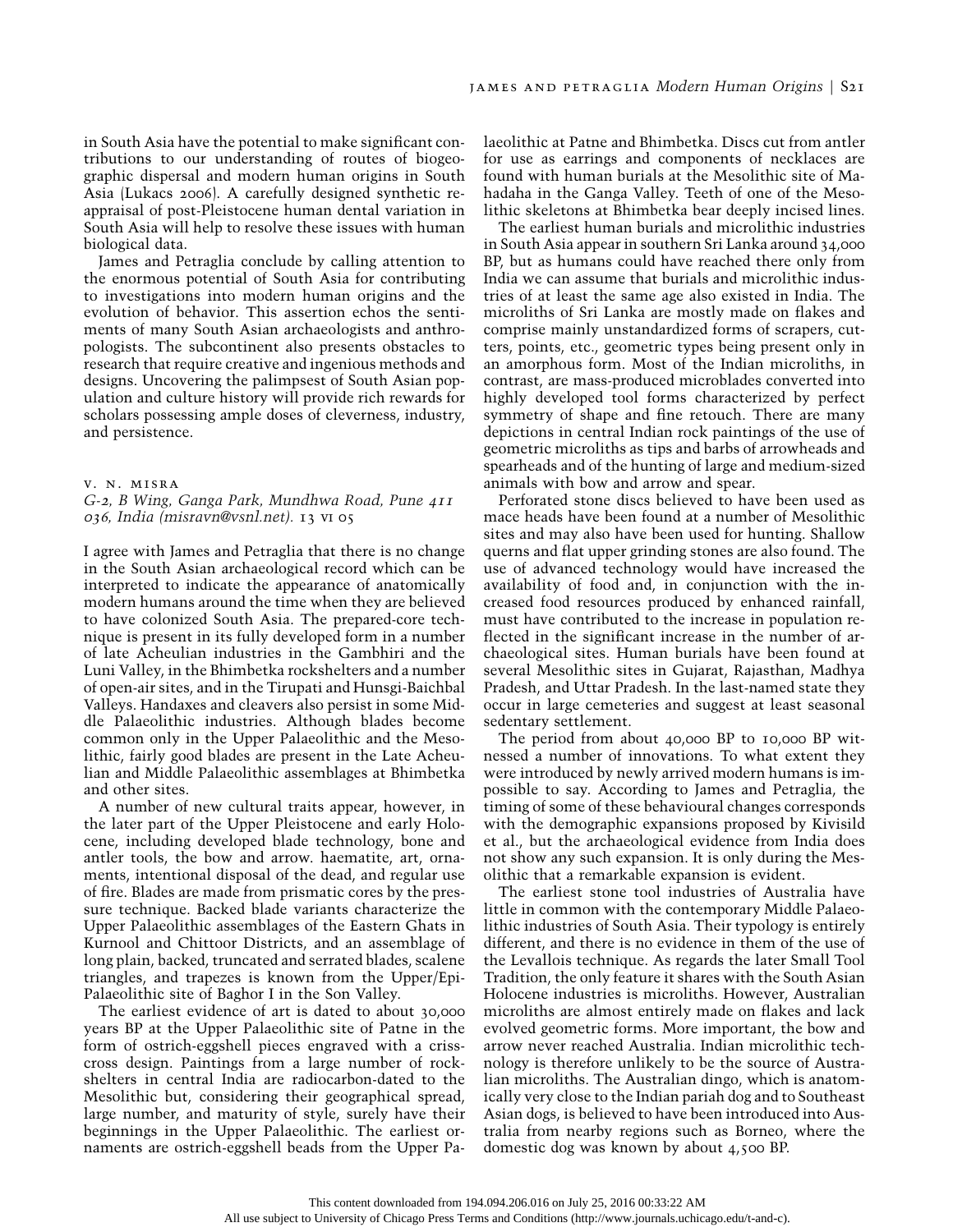# Reply

### hannah v. a. james and michael d. petraglia *Cambridge, England.* 15 vIII 05

Given the vast and currently untapped potential of the Paleolithic record of the Indian subcontinent, our aim was to introduce the biological and cultural record of South Asia into debates about the origin and development of modern humans. Our study was interdisciplinary, and therefore we are pleased to have positive responses from practitioners in archaeology, biological anthropology, and genetics. While we are well aware of the problems in dating and the nature of the archaeological and skeletal evidence pointed out by Dennell and Lukacs, we hoped to transcend some of these current limitations in order to indicate research areas that needed improvement and to address geographic bias in human evolutionary studies. As a result, we have created a working hypothesis that can be tested as more data become available.

The commentators appear to agree with us that Middle Paleolithic core technologies gradually developed from regional Acheulean technology, and in fact Misra provides additional support for this argument. No commentator disagrees with our contention that modern humans dispersed to South Asia using Middle Paleolithic technology, in significant contrast with the contention that such spreads were accompanied by an "Upper Paleolithic package." Commentators appear to be comfortable with the notion of the technological "mosaic" presented in our article, yet we note that they continue to use the term "Upper Paleolithic," which we have rejected.

De Beaune argues that the Middle Paleolithic and Late Paleolithic technologies of South Asia could be the result of "exchange and reciprocal influences" between archaic and modern hominins. While we agree that encounters between different hominin species, if they occurred, must have influenced the cultural and social practices of both populations, we suggest that such a demographic situation may have led to the eventual extinction of the endemic species and the emergence of new forms of innovations and adaptations in the competitive environment. But such a scenario is only one of many in which population demographics could have affected cultural evolution.

De Beaune rejects the idea that increasing evidence for symbolism after 28,500 years ago is a response to increasing population size and competition and instead sees it as a product of the "cognitive conditions for invention." While the ability to produce explicitly symbolic artifacts for use in marking identity may indeed be favored under a scenario in which increased population densities lead to increased competition for resources, we also accept that sparse populations do indeed use symbolic material culture. The hypothesis we present in our paper is, however, based on a much more complicated interrelationship between demographic and cultural change. We assume that symbolic artifacts and complex technology (the components of the modern human behavioral package) would be advantageous under certain conditions but argue that even if they were "adaptive" at a given point in time they may not necessarily all have spread within a given population's cultural repertoire. The evolution of the material cultural package in a given population is dependent on the relative effects of cultural drift and natural selection, as noted by Kivisild. In small populations cultural drift has more of an impact on cultural evolution than natural selection, increasing the likelihood of variation that is adaptively neutral. Indeed, in human populations this process is further complicated precisely by our use of all material culture in identity creation and manipulation. There are anthropologically noted cases of useful (i.e., adaptive) traits' being lost because, as Shennan (2000) has noted, of the reduction of the effective population size by the selective transmission of knowledge. While we agree with de Beaune that certain conditions must be present before an innovation is adopted by a group, she does not specify how the South Asian evidence can be understood relative to "social and technical or psychological" circumstances. We suggest that the mosaic-like nature of technological innovations can be seen not only in Later Pleistocene South Asia but also in the Middle and Late Stone Age of Africa. Such patterns are best explained by population-level demographic fluctuations and the way in which they affect the driving forces of cultural evolution at the population level, natural selection and cultural drift. Similar demographic processes, including population-level increases, dispersals, contractions, and isolations, provide a parsimonious explanation for the mosaic-like appearance of modern anatomical traits in African Middle and Late Pleistocene hominin populations. We suggest, therefore, that population-level microevolutionary processes constitute a useful interpretive tool for all aspects of modern human origins.

In response to Dennell's question concerning the timing of modern human dispersals out of Africa, our position is that the eastward expansion took place during the Middle Paleolithic. We remain hesitant to assign a specific date to the initial dispersal event, but we believe that the most parsimonious explanation of the biological and cultural evidence is that the spread reached the Indian subcontinent as much as 70,000 years ago. Although Dennell argues that South Asia may have been "teeming" with anatomically modern humans by 200,000– 150,000 years ago, we stand by the view that *Homo sapiens* arose in Africa and spread toward South Asia at a later date. We are unconvinced that the Narmada hominin, which is associated with a Late Acheulean industry, will provide support for an indigenous development of modernity.

Kivisild confuses our "multiple-dispersals" reference and our statement about the lack of genetic support for a southern dispersal route. Our argument is that the paleoanthropological evidence suggests that modern hu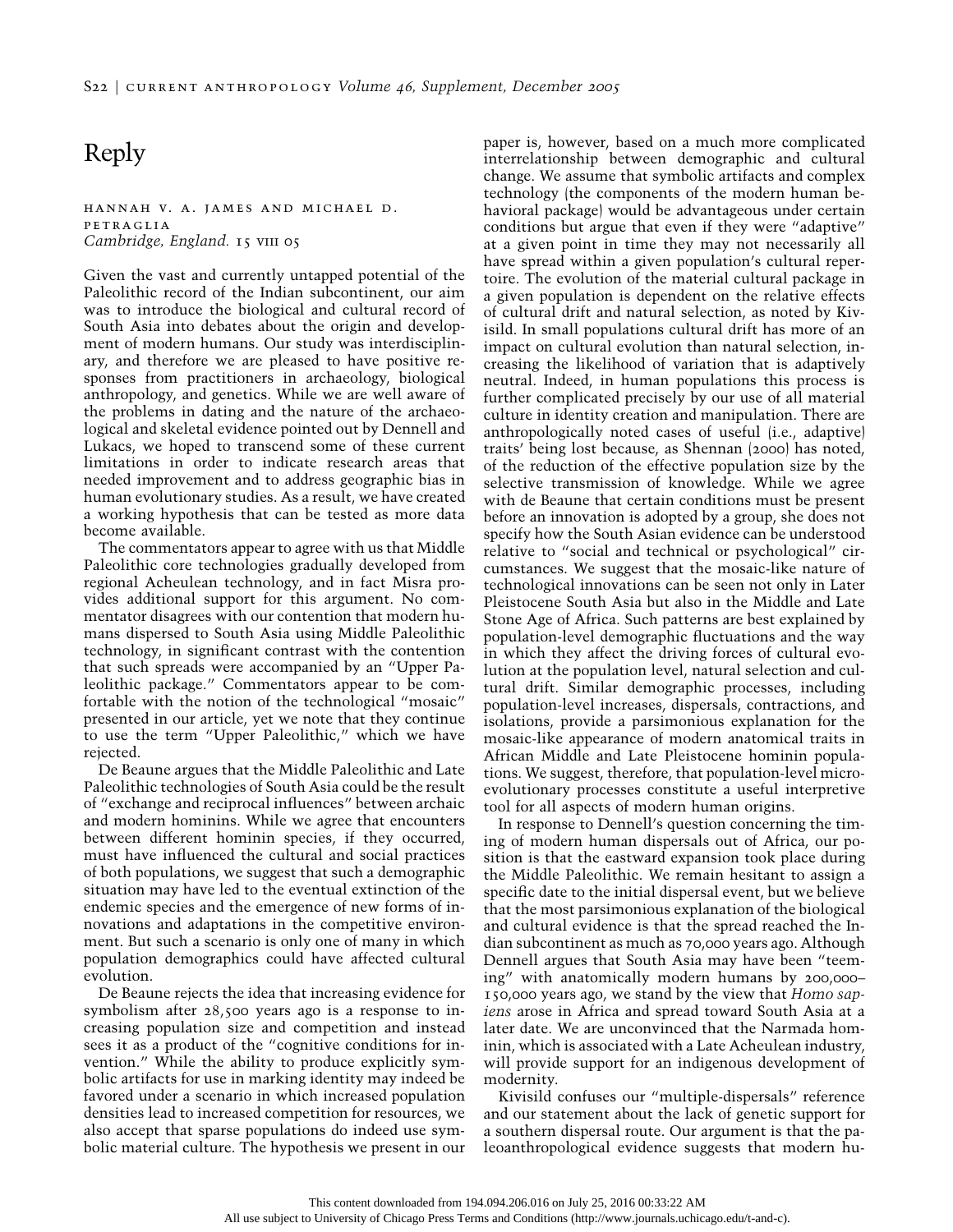mans emerged out of Africa more than once. The fossil and archaeological evidence does not necessarily correspond to the genetic evidence, which is exclusively based on modern population distributions. Hence, our argument is that genetic evidence alone does not account for all population movement and spreads, especially those that may have proved unsuccessful in the long term.

While Kivisild does not dispute our argument that the Late Paleolithic evidence provides support for demographic expansions at ca. 30,000–20,000 years ago, Misra contends that there is no archaeological evidence for such an expansion. We argue that some of the "Mesolithic" sites that Misra notes to be part of a "remarkable expansion" may, in fact, represent evidence for population increase during the 30,000–20,000-year time frame. It is unfortunate that few of the many thousands of microlithic sites on the subcontinent have been dated.

Korisettar's emphasis on the importance of the natural resources associated with the Gondwana and Purana Basins is entirely appropriate, and we accept that our term "ancient basins" may not be a correct geological usage. We agree that the basins would have been attractive settings for hominins and the place where population interactions and competition would have occurred, but we would like to see supportive evidence for his conclusions. His hypothesis of transcontinental routes is of great interest, as it contrasts with the coastal dispersal routes often depicted in Out-of-Africa models. While he points to the discontinuous evidence for coastal migration, we do not think it should be rejected until systematic survey efforts have been made to determine the presence or absence of littoral sites.

Kivisild and Misra make explicit reference to the potential connections and contrasts in the prehistories of South Asia and Australia. While dispersal models often discuss movement of modern humans out of Africa via South Asia and toward Australia, the archaeological evidence for such a dispersal is rarely taken into account. Misra contends that the stone tool industries of South Asia and Australia differ substantially, implying that the archaeological record of South Asia cannot be used to support the initial colonization of Australia. While Misra's contention cannot be disproved, we might also surmise that the lack of a clear industrial signal between the two regions may relate to the variety of adaptive responses that were undertaken by modern humans as they dispersed toward Australasia.

The origin of behavioral modernity remains a controversial topic in the current paleoanthropological literature. As research intensifies in Africa and Europe, many of the initial hypotheses presented to explain the "behavioral" origins of the human species have been found to be flawed. By presenting a hypothesis created from a South Asian perspective we aimed both to raise the profile of an important but often ignored region and to suggest a way in which the various records from a number of world regions could be reconciled. We are therefore extremely grateful to our commentators for joining us in debating our ideas. How successful our hypothesis proves to be in explaining the origin of behavioral modernity can be evaluated only on the basis of more field data. The research currently being undertaken by our South Asian colleagues allows us to be hopeful that such a point will be reached in the near future.

# References Cited

- ahmed, n. 1984. *The Stone Age cultures of the Upper Son Valley, Madhya Pradesh*. Delhi: Agam Kala Prakashan.
- allchin, b. 1959. The Indian Middle Stone Age. *Bulletin of the Institute of Archaeology, London* 2:1–36.
- ———. 1973. "Blade and burin industries of West Pakistan and Western India," in *South Asian archaeology* 1971. Edited by N. Hammond, pp. 39–50. London: Duckworth.
- allchin, b., a. goudie, and k. hegde. 1978. *The prehistory and palaeogeography of the Great Indian Desert*. London: Academic Press.
- alt, kurt w., and sandra l. pichler. 1998. "Artificial modifications of human teeth," in *Dental anthropology: Fundamentals, limits, and prospects*. Edited by Kurt W. Alt, Friedrich W. Rösing, and Maria Teschler-Nicola, pp. 387-415. Wien: Springer. [JRL]
- ambrose, s. 1998. Late Pleistocene human population bottlenecks, volcanic winter, and differentiation in modern humans. *[Journal of Human Evolution](http://www.journals.uchicago.edu/action/showLinks?crossref=10.1006%2Fjhev.1998.0219)* 34:623–51.
- an, z., j. e. kutzbach, w. l. prell, and s. c. porter. 2001. Evolution of Asian monsoons and phased uplift of the Himalaya-Tibetan plateau since Late Miocene times. *[Nature](http://www.journals.uchicago.edu/action/showLinks?crossref=10.1038%2F35075035)* 411:62–66.
- andrews, j., a. singhvi, r. kuhn, p. dennis, s. k. tandon, and r. dhir. 1998. Do stable isotope data from calcrete record Late Pleistocene monsoonal climate variation in the Thar Desert of India? *[Quaternary Research](http://www.journals.uchicago.edu/action/showLinks?crossref=10.1006%2Fqres.1998.2002)* 50:240–51.
- bar-yosef, o. 1998*a*. "The chronology of the Middle Palaeolithic of the Levant," in *Neanderthals and modern humans in Western Asia*. Edited by T. Akasawa, K. Aoki, and O. Bar-Yosef, pp. 39–57. New York: Plenum Press.
- ———. 1998*b*. "Jordan prehistory: A view from the West," in *The prehistoric archaeology of Jordan*. Edited by D. O. Henry, pp. 162–78. British Archaeological Reports International Series 705. [rd]
- bar-yosef, o., and s. kuhn. 1999. The big deal about blades: Laminar technologies and human evolution. *American Anthropologist* 101:1–17.
- baskaran, m., a. r. marathe, s. n. rajaguru, and b. l. k. somayajulu. 1986. Geochronology of Palaeolithic cultures in the Hiran Valley, Saurashtra, India. *[Jour](http://www.journals.uchicago.edu/action/showLinks?crossref=10.1016%2F0305-4403%2886%2990037-3)[nal of Archaeological Science](http://www.journals.uchicago.edu/action/showLinks?crossref=10.1016%2F0305-4403%2886%2990037-3)* 13:505–14.
- BEAUNE, S. A. DE. 2003. "Un arbre peut cacher la forêt: Proposition pour un modèle d'évolution des techniques," in Pré*histoires, art et socie´te´s: Me´langes Jean Gaussen*. Edited by J.- P. Duhard, pp. 163-67. Bulletin de la Société Préhistorique Ariège-Pyrénées 58. [SB]
- ———. 2004. The invention of technology: Prehistory and cognition. CURRENT ANTHROPOLOGY 45:139-62. [SB]
- BEDNARIK, R. 1990. An Acheulian haematite pebble with striations. *Rock Art Research* 7:75.
- ———. 2003. The earliest evidence of palaeoart. *Rock Art Research* 20:89–135.
- blumenschine, r., s. brandt, and j. d. clark. 1983. "Excavations and analysis of Middle Palaeolithic artifacts from Patpara, Madhya Pradesh," in *Palaeoenvironments and prehistory in the Middle Son Valley*. Edited by G. Sharma and J. D. Clark, pp. 39–114. Allahabad: Abinash Prakashan.
- bowler, j. m., h. johnstone, j. olley, j. prescott, r. roberts, w. shawcross, and n.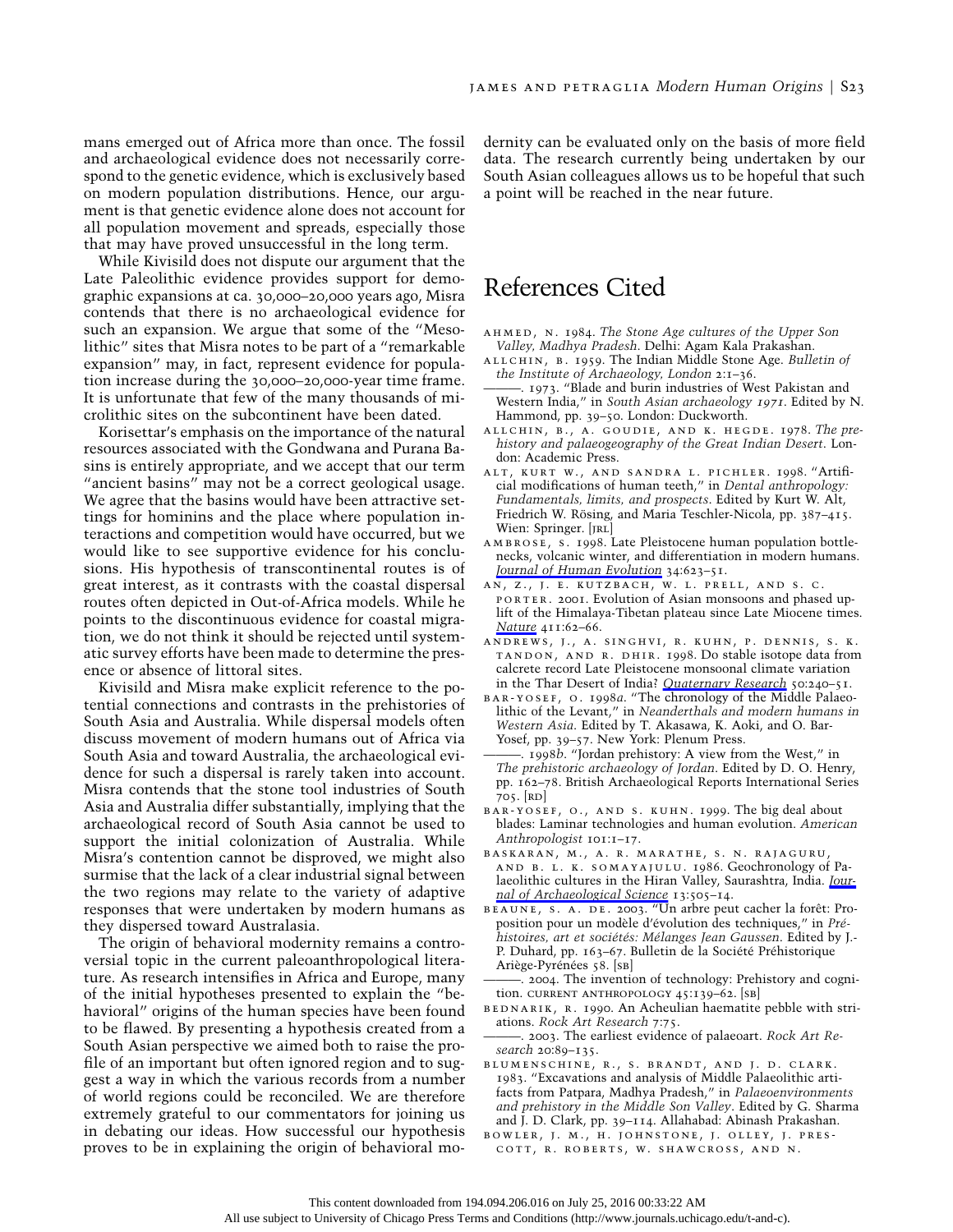spooner. 2003. New ages for human occupation and climate change at Lake Mungo, Australia. *[Nature](http://www.journals.uchicago.edu/action/showLinks?crossref=10.1038%2Fnature01383)* 421:837–40.

- cameron, d., r. patnaik, and a. sahni. 2004. The phylogenetic significance of the Middle Pleistocene Narmada cranium from Central India. *[International Journal of Osteoar](http://www.journals.uchicago.edu/action/showLinks?crossref=10.1002%2Foa.725)[chaeology](http://www.journals.uchicago.edu/action/showLinks?crossref=10.1002%2Foa.725)* 14: 419–47. [rd]
- CANN, R. L. 2001. Genetic clues to dispersal in human populations: Retracing the past from the present. *[Science](http://www.journals.uchicago.edu/action/showLinks?crossref=10.1126%2Fscience.1058948)* 291: 1742–48.
- carameli, d, c. lalueza-fox, c. vernes, m. lari, a. casoli, f. mallegni, b. chiarelli, i. dupanloup, j. bertranpetit, g. barbujani, and g. BERTONELLE. 2003. Evidence for a genetic discontinuity between Neanderthals and 24,000-year-old anatomically modern Europeans. *[Proceedings of the National Academy of Sciences,](http://www.journals.uchicago.edu/action/showLinks?crossref=10.1073%2Fpnas.1130343100) [U.S.A.](http://www.journals.uchicago.edu/action/showLinks?crossref=10.1073%2Fpnas.1130343100)* 100(11):6593-97.
- clark, j. d., and m. a. j. williams. 1990. Prehistoric ecology, resource strategies, and culture change in the Son Valley, northern Madhya Pradesh, Central India. *Man and Environment* 15(1):13–24.
- cordaux, r., and m. stoneking. 2003. South Asia, the Andamanese, and the genetic evidence for an "early" human dispersal out of Africa. *[American Journal of Human Genetics](http://www.journals.uchicago.edu/action/showLinks?crossref=10.1086%2F375407)* 72:1586–90.
- corvinus, g. 1994. Prehistoric occupation sites in the Dang-Deokhuri Valleys of western Nepal. *Man and Environment*  $19(1-2):73-89.$
- ———. 1995. "Quaternary stratigraphy of the intermontane Dun Valleys of Dang-Deokhuri and associated prehistoric settlements in western Nepal," in *Quaternary environments and geoarchaeology of India*. Edited by S. Wadia, R. Korisettar, and V. S. Kale, pp. 124–49. Bangalore: Geological Society of India. . 2002. Arjun 3, a Middle Palaeolithic site in the Deokhuri Valley, Nepal. *Man and Environment* 27:31–44.
- cruciani, f., r. la fratta, p. santolamazza, d. sellitto, r. pascone, p. moral, e. watson, v. guida, e. b. colomb, b. zaharova, j. lavinha, g. vona, r. aman, f. cali, n. akar, m. richards, a. torroni, a. novelletto, and r. scozzari. 2004. Phylogeographic analysis of haplogroup E3b (E-M215) Y chromosomes reveals multiple migratory events within and out of Africa. *[American Journal of Human Genet](http://www.journals.uchicago.edu/action/showLinks?crossref=10.1086%2F386294)[ics](http://www.journals.uchicago.edu/action/showLinks?crossref=10.1086%2F386294)* 74:1014–22. [tk]
- deacon, h. j., and s. wurz. 2001. "Middle Pleistocene populations of Southern Africa and the emergence of modern behaviour," in *Human roots: Africa and Asia in the Middle Pleistocene*. Edited by L. Barham and K. Robson-Brown, pp. 55–65. Bristol: Western Academic and Specialist Press.
- dennell, r., h. rendell, m. halim, and e. moth. 1992. A 45,000-year-old open-air Paleolithic site at Riwat, northern Pakistan. *Journal of Field Archaeology* 19:17–33.
- deotare, b., m. kajale, s. rajaguru, and n. basavaiah. 2004. Late Quaternary geomorphology, palynology, and magnetic susceptibility of playas in western margin of the Indian Thar Desert. *Indian Geophysical Union* 8(1):15–25.
- deraniyagala, s. u. 1992. *The prehistory of Sri Lanka: An ecological perspective*. Colombo: Department of the Archaeological Survey, Government of Sri Lanka.
- D'ERRICO, F. 2003. The invisible frontier: A multiple-species model for the origin of behavioural modernity. *[Evolutionary](http://www.journals.uchicago.edu/action/showLinks?crossref=10.1002%2Fevan.10113) [Anthropology](http://www.journals.uchicago.edu/action/showLinks?crossref=10.1002%2Fevan.10113)* 12:188–202.
- d'errico, f., c. gaillard, and v. n. misra. 1989. "Collection of non-utilitarian objects by *Homo erectus* in India," in *Hominidae: Proceedings of the* <sup>2</sup>*nd International Congress of Human Paleontology*, pp. 237–39. Milan: Editorale Jaca Book.
- endicott, p., v. macaulay, t. kivisild, c. stringer, and a. cooper. 2003*a*. Reply to Cordaux and Stoneking. *[American Journal of Human Genetics](http://www.journals.uchicago.edu/action/showLinks?crossref=10.1086%2F375408)* 72:1590–93.  $|TK|$
- endicott, p., m. thomas, p. gilbert, c. stringer, c. lalueza-fox, g. willer siev, a. hansen, and a. cooper. 2003*b*. The genetic origins of

the Andaman Islanders. *[American Journal of Human Genetics](http://www.journals.uchicago.edu/action/showLinks?crossref=10.1086%2F345487)* 72:178–84.

- field. j., and m. m. lahr. 2005. Assessment of the southern dispersal: GIS-based analyses of potential routes at oxygen isotopic stage 4. MS.
- field, j., m. petraglia, and m. m. lahr. 2005. The southern dispersal hypothesis and the South Asian archaeological record: Examination of dispersal routes through GIS analysis. MS.
- forster, p. 2004. Ice ages and the mitochondrial DNA chronology of human dispersals: A review. *Philosophical Transactions of the Royal Society, London* 359:255–64.
- forster, p., and s. matsumura. 2005. Did early humans go north or south? *[Science](http://www.journals.uchicago.edu/action/showLinks?crossref=10.1126%2Fscience.1113261)* 308:965–66.
- gao, x., and c. norton. 2002. A critique of the Chinese "Middle Palaeolithic." *[Antiquity](http://www.journals.uchicago.edu/action/showLinks?crossref=10.1017%2FS0003598X00090517)* 76:397–412.
- gudzer, s. 1980. *Quaternary environment and Stone Age cultures of the Konkan, coastal Maharashtra, India*. Pune: Deccan College Postgraduate and Research Institute.
- hawkey, diane e. 1998. Out of Asia: Dental evidence for microevolution and affinities of early populations from India/ Sri Lanka. Ph.D. diss., Arizona State University, Tempe, Ariz.  $|IRL|$
- hemphill, brian e., john r. lukacs, and ken-NETH A. R. KENNEDY. 1991. "Biological adaptations and affinities of Bronze Age Harappans," in *Harappa excavations* 1986*–*1990*: A multidisciplinary approach to third millennium urbanism*. Edited by R. Meadow and M. Kenoyer, pp. 137–82. Madison: Prehistory Press. [JRL]
- henshilwood, c., f. d'errico, m. vanhaeren, k. van niekerk, and z. jacobs. 2004. Middle Stone Age shell beads from South Africa. *[Science](http://www.journals.uchicago.edu/action/showLinks?crossref=10.1126%2Fscience.1095905)* 304:404.
- henshilwood, c. s., f. d'errico, r. yates, z. jacobs, c. tribolo, g. duller, n. mercier, j. sealy, h. valladas, i. watts, and a. wintle. 2002. Emergence of modern human behavior: Middle Stone Age engravings from South Africa. *[Science](http://www.journals.uchicago.edu/action/showLinks?crossref=10.1126%2Fscience.1067575)* 295:1278–80.
- henshilwood, c., and c. marean. 2003. The origin of modern human behavior: Critique of the models and their test implications. current anthropology 44:627–51.
- hodder, i. 1982. *Symbols in action; Ethnoarchaeological studies of material culture*. Cambridge: Cambridge University Press.
- $\mathtt{INGMAN},$  M., H. KAESSMANN, S. PÄÄBO, AND D. GYL-LENSTEN. 2000. Mitochondrial genome variation and the origin of modern humans. *[Nature](http://www.journals.uchicago.edu/action/showLinks?crossref=10.1038%2F35047064)* 408:708–13.
- james, h. v. a. 2003. Testing theories of modern human origins: The Middle Palaeolithic of South Asia. M Phil. thesis, University of Cambridge, Cambridge, England.
- jayaswal, v. 1978. *Palaeohistory of India: A study of the prepared core technique*. Delhi: Agam Kala Prakashan.
- joshi, r. v. 1978. *Stone Age cultures of Central India (Report on the excavations of rock-shelters at Adamgarh, Madhya Pradesh)*. Poona: Deccan College Post-Graduate and Research Institute.
- joshi, r. v., s. v. chitale, s. n. rajaguru, r. s. pappu, and g. l. badam. 1979–80. Archaeological studies in the Manjra Valley, Central Godavari Basin. *Bulletin of the Deccan College Research Institute* 5(40):67–94.
- kar, a., a. singhvi, s. rajaguru, n. juyal, j. thomas, d. banerjee, and r. dhir. 2001. Reconstruction of the late Quaternary environment of the lower Luni Plains, Thar Desert, India. *[Journal of Quaternary Science](http://www.journals.uchicago.edu/action/showLinks?crossref=10.1002%2F1099-1417%28200101%2916%3A1%3C61%3A%3AAID-JQS562%3E3.0.CO%3B2-G)*  $16(1):61-68.$
- kennedy, k. 2000. *God, apes, and fossil men: Paleoanthropology in South Asia*. Ann Arbor: University of Michigan Press.
- kennedy, kenneth a. r., virendra n. misra, and christopher b. burrow. 1981. Dental mutilations from prehistoric India. CURRENT ANTHROPOLOGY 22:285-86. [JRL]
- kennedy, k. a. r., a. sonakia, j. chiment, and k. k. verma. 1991. Is the Narmada hominid an Indian *Homo erectus? [American Journal of Physical Anthropology](http://www.journals.uchicago.edu/action/showLinks?crossref=10.1002%2Fajpa.1330860404)* 86:  $475-96.$  [RD]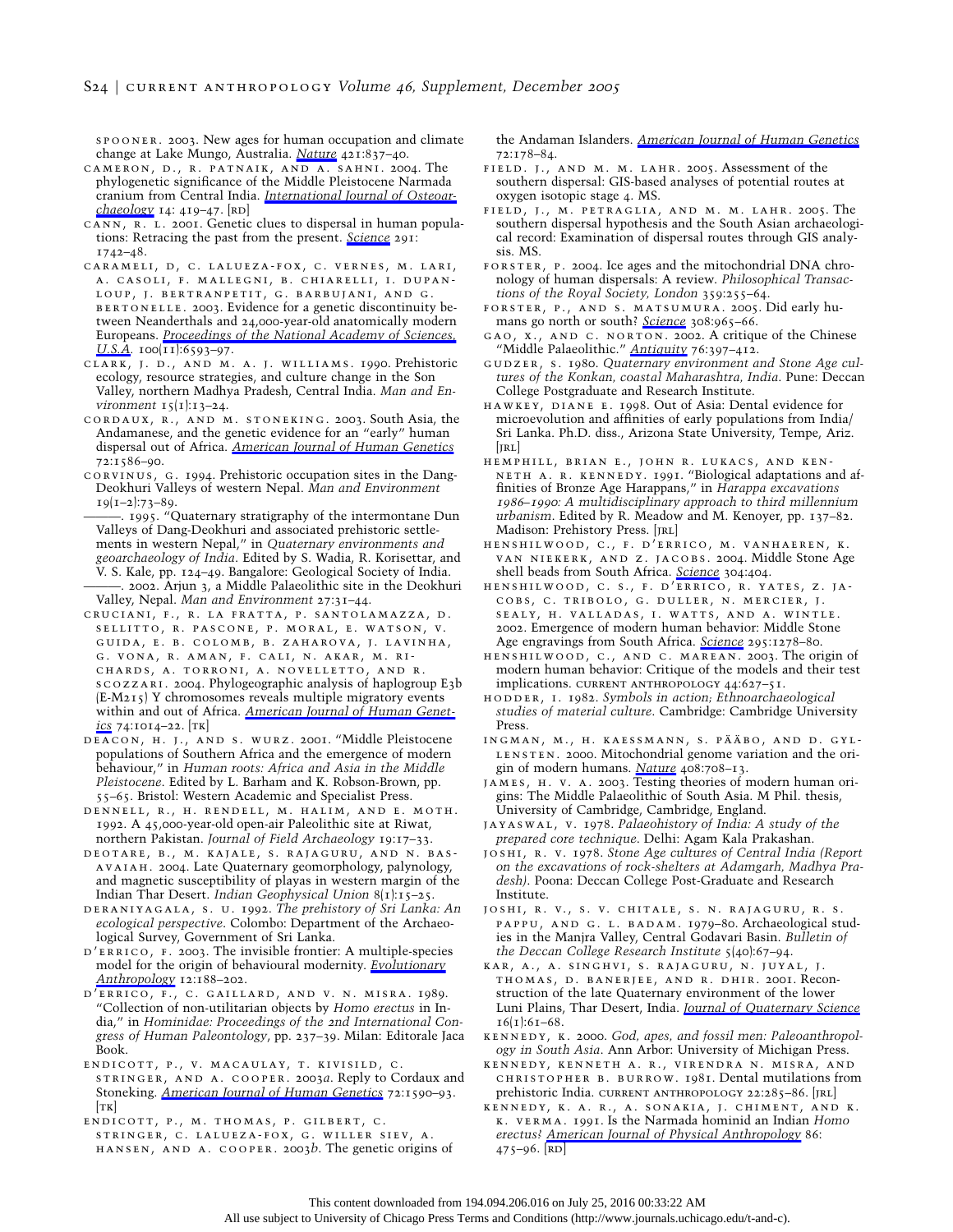kenoyer, j., j. clark, j. pal, and g. sharma. 1983. An Upper Palaeolithic shrine in India? *[Antiquity](http://www.journals.uchicago.edu/action/showLinks?crossref=10.1017%2FS0003598X00055253)* 57:88–94.

kivisild, t., m. bamshad, k. kaldma, m. metspalu, e. metspalu, m. reidla, s. laos, j. parik, w. watkins, m. dixon, s. papiha, s. mastana, m. mir, v. ferak, and r. villems. 1999a. Deep common ancestry of Indian and western-Eurasian mitochondrial DNA lineages. *[Current Biology](http://www.journals.uchicago.edu/action/showLinks?crossref=10.1016%2FS0960-9822%2800%2980057-3)* 9:1331–34.

kivisild, t., k. kaldma, m. metspalu, j. parik, s. papiha, and r. villems. 1999*b*. "The place of the Indian mtDNA variants in the global network of maternal lineages and the peopling of the Old World," in *Genomic diversity*. Edited by R. Deka and S. Papiha, pp. 135–52. New York: Plenum Publishers.

kivisild, t., s. papiha, s. rootsi, j. parik, k. kaldma, m. reidla, s. laos, m. metspalu, g. pielberg, m. adojaan, e. metspalu, s. mas-TANA, Y. WANG, M. GÖLGE, H. DEMIRTAS, E. schnakenberg, g. de stefano, t. geberhiwot, m. claustres, and r. villems. 2000. "An Indian ancestry: A key for understanding human diversity in Europe and beyond," in *Archaeogenetics: DNA and the population prehistory of Europe*. Edited by C. Renfrew and K. Boyle, pp. 267–75. Cambridge: McDonald Institute for Archaeological Research.

kivisild, t., s. rootsi, m. metspalu, s. mastana, k. kaldma, j. parik, e. metspalu, m. adojaan, H. TOLK, V. STEPANOV, M. GÖLGI, E. USANGA, S. PAPIHA, C. CINNIOĞLU, R. KING, L. CAVALLIsforza, p. underhill, and r. villems. 2003. The genetic heritage of the earliest settlers persists both in Indian tribal and caste populations. *[American Journal of Human Ge](http://www.journals.uchicago.edu/action/showLinks?crossref=10.1086%2F346068)[netics](http://www.journals.uchicago.edu/action/showLinks?crossref=10.1086%2F346068)* 72:313–32.

KLEIN, R. 2000. Archeology and the evolution of human behavior. *[Evolutionary Anthropology](http://www.journals.uchicago.edu/action/showLinks?crossref=10.1002%2F%28SICI%291520-6505%282000%299%3A1%3C17%3A%3AAID-EVAN3%3E3.0.CO%3B2-A)* 9:17–36.

korisettar, r. 2004. Geoarchaeology of the Purana and Gondwana Basins of Peninsular India: Peripheral or paramount? Presidential address, Sixty-fifth Session of the Indian History Congress, December 28–30.

korisettar, r., and s. rajaguru. 1998. "Quaternary stratigraphy, palaeoclimate, and the Lower Palaeolithic of India," in *Early human behaviour in global context: The rise and diversity of the Lower Palaeolithic record*. Edited by M. Petraglia and R. Korisettar, pp. 304–42. London: Routledge.

korisettar, r., and r. ramesh. 2002. "The Indian monsoon: Roots, relations, and relevance," in *Indian archaeology in retrospect: Archaeology and interactive disciplines*. Edited by S. Settar and R. Korisettar, pp. 23–59. New Delhi: Indian Council of Historical Research and Manohar Publishers.

kumar, g. 1996. Daraki-Chattan: A Palaeolithic cupule site in India. *Rock Art Research* 13:38–46.

kumar, g., g. narvare, and r. k. pancholi. 1988. Engraved ostrich eggshell objects: New evidence of Upper Palaeolithic art in India. *Rock Art Research* 5:43–53.

kumar, g., a. sahni, r. k. pancholi, and g. navare. 1990. Archaeological discoveries and a study of Late Pleistocene ostrich egg shells and egg shell objects in India. *Man and Environment* 15(1):29–40.

lahr, m. m., and r. foley. 1994. Multiple dispersals and modern human origins. *[Evolutionary Anthropology](http://www.journals.uchicago.edu/action/showLinks?crossref=10.1002%2Fevan.1360030206)* 3:48–60. ———. 1998. Towards a theory of modern human origins: Geography, demography, and diversity in recent human evolution. *[Yearbook of Physical Anthropology](http://www.journals.uchicago.edu/action/showLinks?crossref=10.1002%2F%28SICI%291096-8644%281998%29107%3A27%2B%3C137%3A%3AAID-AJPA6%3E3.0.CO%3B2-Q)* 41:137–76.

———. 2001. "Mode 3, *Homo helmei*, and the pattern of human evolution in the Middle Pleistocene," in *Human roots: Africa and Asia in the Middle Pleistocene*. Edited by L. Barham and K. Robson-Brown, pp. 23–41. Bristol: Western Academic and Specialist Press.

lukacs, john r. 2006. "Interpreting biological diversity in South Asian prehistory: Early Holocene population affinities and subsistence adaptations," in *The evolution and diversity of humans in South Asia.* Edited by Michael D. Petraglia. Dordrecht: Springer/Kluwer Academic Publishers. [JRL]

lukacs, john r., and brian e. hemphill. 1991.

"Dental anthropology of prehistoric Baluchistan: A morphometric approach to the peopling of South Asia," in *Advances in dental anthropology.* Edited by Marc A. Kelley and Clark Spencer Larsen, pp. 77-119. New York: Wiley-Liss. [JRL]

lukacs, john r., brian e. hemphill, and subhash r. walimbe. 1998. "Are Mahars autochthones of Maharashtra? Dental morphology and population history in South Asia," in *Human dental development, morphology, and pathology: A tribute to Albert A. Dahlberg.* Edited by John R. Lukacs, pp. 119–53. Eugene: University of Oregon Anthropology Papers. [JRL]

macaulay, v., c. hill, a. achilli, c. rengo, d. clarke, w. meehan, j. blackburn, o. semino, r. scozzari, f. cruciani, a. taha, n. kassim shaari, j. maripa raja, p. ismail, z. zainuddin, w. goodwin, d. bulbeck, h. bandelt, s. oppenheimer, a. torroni, and m. richards. 2005. Single, rapid coastal settlement of Asia revealed by analysis of complete mitochondrial genomes. *[Science](http://www.journals.uchicago.edu/action/showLinks?crossref=10.1126%2Fscience.1109792)* 308:1034–36.

mc brearty, s., and a. brooks. 2000. The revolution that wasn't: A new interpretation of the origin of modern human behaviour. *[Journal of Human Evolution](http://www.journals.uchicago.edu/action/showLinks?crossref=10.1006%2Fjhev.2000.0435)* 39:453–563.

mc dougall, i., f. brown, and j. fleagle. 2005. Stratigraphic placement and age of modern humans from Kibish, Ethiopia. *[Nature](http://www.journals.uchicago.edu/action/showLinks?crossref=10.1038%2Fnature03258)* 433:733–36.

majumder, p. 2001. Ethnic populations of India as seen from an evolutionary perspective. *[Journal of Bioscience](http://www.journals.uchicago.edu/action/showLinks?crossref=10.1007%2FBF02704750)* 26:533–45.

marathe, a. r. 1981. *Geoarchaeology of the Hiran Valley, Saurashtra, India*. Poona: Deccan College Postgraduate and Research Institute.

marks, a. 1992. "Upper Pleistocene archaeology and the origins of modern man: A view from the Levant and adjacent areas," in *The evolution and dispersal of modern humans in Asia*. Edited by T. Akazawa, K. Aoki, and T. Kimura, pp. 230-51. Tokyo: Hokusen-Sha. [RD]

mellars, p. 2002. "Archaeology and the origins of modern humans: European and African perspectives," in *The speciation of modern* Homo sapiens. Proceedings of the British Academy 106. Edited by T. Crow, pp. 31–47. Oxford: Oxford University Press.

———. 2005. The impossible coincidence: A single-species model for the origins of modern human behavior in Europe. *[Evolu](http://www.journals.uchicago.edu/action/showLinks?crossref=10.1002%2Fevan.20037)[tionary Anthropology](http://www.journals.uchicago.edu/action/showLinks?crossref=10.1002%2Fevan.20037)* 14(1):12–27.

metspalu, m., t. kivisild, e. metspalu, j. parik, g. hudjashov, k. kaldma, p. serk, m. karmin, d. behar, m. thomas, p. gilbert, p. endicott, s. mastana, s. papiha, k. skorecki, a. torroni, and r. villems. 2004. Most of the extant mtDNA boundaries in South and Southwest Asia were likely shaped during the initial settlement of Eurasia by anatomically modern humans. *[BMC Genetics](http://www.journals.uchicago.edu/action/showLinks?crossref=10.1186%2F1471-2156-5-26)* 5:26.

milner, g. r., and c. s. larsen. 1991. "Teeth as artifacts of human behavior: Intentional mutilation and accidental modification," in *Advances in dental anthropology*. Edited by M. A. Kelley and C. S. Larsen, pp. 357–78. New York: Wiley-Liss.

mishra, s. 1995. Chronology of the Indian Stone Age: The impact of recent absolute and relative dating attempts. *Man and Environment* 20(2):11–17.

———. n.d. Mehtakheri excavations 1992. MS.

mishra, s., m. jain, s. k. tandon, a. k. singhvi, p. p. joglekar, s. c. bhatt, a. a. kshirsagar, s. maik, and a. deshpande-muhkerje. 1999. Prehistoric cultures and Late Quaternary environments in the Luni Basin around Balotra. *Man and Environment* 24(1):39–49.

mishra, s., s. b. ota, and s. naik. 2004. "Late Pleistocene ostrich egg shell bead manufacture at Khaparkhera, District Dhar, Madhya Pradesh," in *Abstracts of Academic Symposia, Rock Art Society of India, International Rock Art Congress, Agra,* <sup>28</sup> *November to* <sup>02</sup> *December* <sup>2004</sup>, p. 22.

misra, v. d. 1977. *Some aspects of Indian archaeology*. Allahabad: Prabhat Prakashan.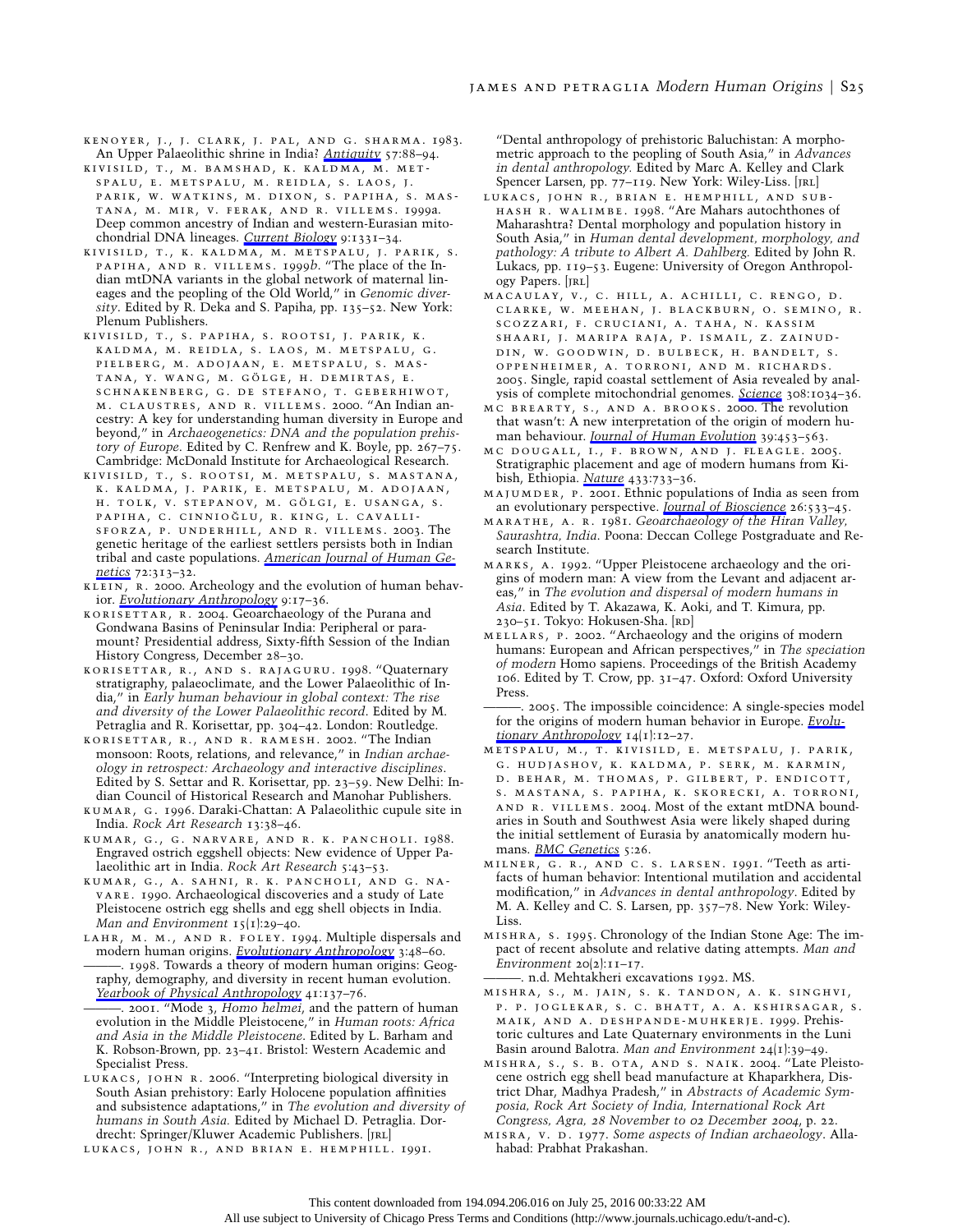- misra, v. n. 1967. *Pre- and proto-history of the Berach Basin, South Rajasthan*. Poona: University of Poona.
- . 1968. "Middle Stone Age in Rajasthan," in *La préhistoire: Proble`mes et tendances*. Edited by F. Bordes and D. de Sonneville Bordes, pp. 295–305. Paris: Centre National de la Recherche Scientifique.
- ———. 1985. "The Acheulean succession at Bhimbetka, Central India," in *Recent advances in Indo-Pacific prehistory*. Edited by V. N. Misra and P. Bellwood, pp. 35–47. New Delhi: Oxford I-B-H.
- ———. 1989. Stone Age India: An ecological perspective. *Man and Environment* 14(1):17–64.
- ———. 1995*a*. "Geoarchaeology of the Thar Desert, North West India," in *Quaternary environments and geoarchaeology of India*. Edited by S. Wadia, R. Korisettar, and V. S. Kale, pp. 210–30. Bangalore: Geological Society of India.
- ———. 1995*b*. "The evolution of environment and culture in the Rajasthan Desert during the Late Quaternary," in *Ancient peoples and landscapes*. Edited by E. Johnson, pp. 77–103. Lubbock: Museum of Texas Tech University.
- ———. 2001. Prehistoric human colonization of India. *[Journal of](http://www.journals.uchicago.edu/action/showLinks?crossref=10.1007%2FBF02704749) [Bioscience](http://www.journals.uchicago.edu/action/showLinks?crossref=10.1007%2FBF02704749)* 26:491–531.
- misra, v. n., s. n. rajaguru, r. k. ganjoo, and r. korisettar. 1990. Geoarchaeology of the Palaeolithic site at Samnapur in the Central Narmada Valley. *Man and Environment* 15(1):108–16.
- misra, v. n., s. n. rajaguru, d. r. raju, h. raghavan, and c. gaillard. 1982. Acheulian occupation and evolving landscape around Didwana in the Thar Desert, India. *Man and Environment* 6:72–86.
- MURTY, M. L. K. 1979. Recent research on the Upper Palaeolithic phase in India. *[Journal of Field Archaeology](http://www.journals.uchicago.edu/action/showLinks?crossref=10.1179%2F009346979791489221)* 6:301–20.
- murty, m. l. k., and k. t. reddy. 1975. The significance of lithic finds in the cave areas of Kurnool, India. *Asian Perspectives* 18:214–26.
- nei, m., and s. kumar. 2000. "Phylogenetic trees," in *Molecular evolution and phylogenetics*. Edited by M. Nei and S. Kumar, pp. 73–85. New York: Oxford University Press.
- o'connell, j. f., and j. allen. 2004. Dating the colonization of Sahul (Pleistocene Australia–New Guinea): A review of recent research. *[Journal of Archaeological Science](http://www.journals.uchicago.edu/action/showLinks?crossref=10.1016%2Fj.jas.2003.11.005)* 31: 835–53.
- oppenheimer, s. 2003. *Out of Eden: The peopling of the world*. London: Constable.
- ovchinnikov, i., a. gotherstrom, g. romanova, v. kharitonov, k. lidden, and w. goodwin. 2000. Molecular analysis of Neanderthal DNA from the northern Caucasus. *[Nature](http://www.journals.uchicago.edu/action/showLinks?crossref=10.1038%2F35006625)* 404:490–93.
- paddayya, k. 1982. *Acheulian culture of Hunsgi Valley*. Pune: Deccan College.
- ———. 1982–83. Stone Age sites near Bhagi Mohari, Nagpur District, Maharashtra. *Bulletin of the Deccan College Research Institute* 43:91–98.
- ———. 1984. "India," in *Neue Forschungen Zur-Altsteinzeit*. Edited by O. Bar-Yosef, pp. 345–403. Munchen: Verlag C. H. Beck.
- pant, p. c. 1982. *Prehistoric Uttar Pradesh (A study of Old Stone Age)*. Delhi: Agam Kala Prakashan.
- pappu, r. s. 1995. "The contribution of the earth sciences to the development of Indian archaeology," in *Quaternary environments and geoarchaeology of India*. Edited by S. Wadia, R. Korisettar, and V. S. Kale, pp. 414–35. Bangalore: Geological Society of India.
- pappu, r. s., and s. g. deo. 1994. *Man-land relationships during Palaeolithic times in the Kaladgi Basin, Karnataka*. Pune: Deccan College.
- pappu, s. 1999. A study of natural site formation processes in the Kortallayar Basin, Tamil Nadu, South India. *[Geoarchaeol](http://www.journals.uchicago.edu/action/showLinks?crossref=10.1002%2F%28SICI%291520-6548%28199902%2914%3A2%3C127%3A%3AAID-GEA2%3E3.0.CO%3B2-F)[ogy](http://www.journals.uchicago.edu/action/showLinks?crossref=10.1002%2F%28SICI%291520-6548%28199902%2914%3A2%3C127%3A%3AAID-GEA2%3E3.0.CO%3B2-F)* 14:127–50.
	- ———. 2001*a*. *A re-examination of the Palaeolithic archaeological record of northern Tamil Nadu, South India*. British Archaeological Reports International Series 1003.
	- ———. 2001*b*. Middle Palaeolithic stone tool technology in the Kortallayar Basin, South India. *[Antiquity](http://www.journals.uchicago.edu/action/showLinks?crossref=10.1017%2FS0003598X00052807)* 75:107–17.
- pappu, s., y. gunnell, m. taieb, j.-p. brugal, and y. touchard. 2003. Excavations at the Palaeolithic site of Attirampakkam, South India: Preliminary findings. current anthropology 44:591–98.
- PETRAGLIA, M. D. 1995. "Pursuing site formation research in India," in *Quaternary environments and geoarchaeology of India*. Edited by S. Wadia, R. Korisettar, and V. S. Kale, pp. 446–65. Bangalore: Geological Society of India.
- -. 2001. "The Lower Palaeolithic of India and its behavioural significance," in *Human roots: Africa and Asia in the Middle Pleistocene*. Edited by L. Barham and K. Robson-Brown, pp. 217–35. Bristol: Western Academic and Specialist Press.
- petraglia, m. d., and a. alsharekh. 2003. The Middle Palaeolithic of Arabia: Implications for modern human origins, behaviour, and dispersals. *[Antiquity](http://www.journals.uchicago.edu/action/showLinks?crossref=10.1017%2FS0003598X00061639)* 77(298):671–84.
- petraglia, m. d., j. schuldenrein, and r. kori-SETTAR. 2003. Landscapes, activity, and the Acheulean to Middle Paleolithic transition in the Kaladgi Basin, India. *Eurasian Prehistory* 1(2):3–24.
- possehl, gregory l. 2002.*The Indus civilization: A contemporary perspective.* Walnut Creek: AltaMira Press.
- quintana-murci, l., o. semino, h. bandelt, g. passarino, k. mc elreavey, and a. silvana santachiara-benerecetti. 1999. Genetic evidence of an early exit of *Homo sapiens sapiens* from Africa through eastern Africa. *[Nature Genetics](http://www.journals.uchicago.edu/action/showLinks?crossref=10.1038%2F70550)* 23:437–41.
- RAJU, D. R. 1988. *Stone Age hunter-gatherers: An ethnoarchaeology of Cuddapah region, Southeast India*. Pune: Ravish Publishers.
- raju, d. r., and p. c. venkatasubbaiah. 2002. "The archaeology of the Upper Palaeolithic phase in India," in *Indian archaeology in retrospect: Prehistory*. (Archaeology of South Asia 3.) Edited by S. Settar and R. Korisettar, pp. 85–109. New Delhi: Indian Council of Historical Research, Manohar.
- rath, a., k. thimma reddy, and p. vijaya prak-ASH. 1997. Middle Palaeolithic assemblage from Ramayogi Agraharam in the red sediments in the Visakhapatnam coast. *Man and Environment* 22(1):31–38.
- redd, a., j. roberts-thomsen, t. karafet, m. bamshad, l. jorde, j. naidu, b. walsh, and m. hammer. 2002. Gene flow from the Indian subcontinent to Australia: Evidence from the Y chromosome. *[Current Biology](http://www.journals.uchicago.edu/action/showLinks?crossref=10.1016%2FS0960-9822%2802%2900789-3)* 12:673–77.
- redd, a. j., and m. stoneking. 1999. Peopling of Sahul: MtDNA variation in Aboriginal Australian and Papua New Guinean populations. *[American Journal of Human Genetics](http://www.journals.uchicago.edu/action/showLinks?crossref=10.1086%2F302533)* 65:808–28.
- RETTALACK, G. J. 1995. "Palaeosols of the Siwalik Group as a 15 myr record of South Asia palaeoclimate," in *Quaternary environments and geoarchaeology of India*. Edited by S. Wadia, R. Korisettar, and V. S. Kale, pp. 123–35. Bangalore: Geological Society of India.
- richards, m., c. rengo, f. cruciani, f. gratix, j. wilson, r. scozzari, v. macaulay, and a. tor-RONI. 2003. Extensive female-mediated gene flow from sub-Saharan Africa into near eastern Arab populations. *[American](http://www.journals.uchicago.edu/action/showLinks?crossref=10.1086%2F374384) [Journal of Human Genetics](http://www.journals.uchicago.edu/action/showLinks?crossref=10.1086%2F374384)* 72:1058–64.
- rightmire, g. p. 2001. "Comparison of Middle Pleistocene hominids from Africa and Asia," in *Human roots: Africa and Asia in the Middle Pleistocene*. Edited by L. Barham and K. Robson-Brown, pp. 123–35. Bristol: Western Academic and Specialist Press.
- robinson, f. 1989. *The Cambridge encyclopedia of India, Pakistan, Bangladesh, Sri Lanka, Nepal, Bhutan, and the Maldives*. Cambridge: Cambridge University Press.
- roychoudhury, s., s. roy, a. basu, r. banerjee, h. vishwanathan, m. v. usha rani, s. k. sil, m. mitra, and p. p. majumder. 2001. Genomic structures and population histories of linguistically distinct tribal groups of India. *[Human Genetics](http://www.journals.uchicago.edu/action/showLinks?crossref=10.1007%2Fs004390100577)* 109:339–50.
- roychoudhury, s., s. roy, b. dey, m. chakraborty, m. roy, a. ramesh, n. prabhakaran, m.